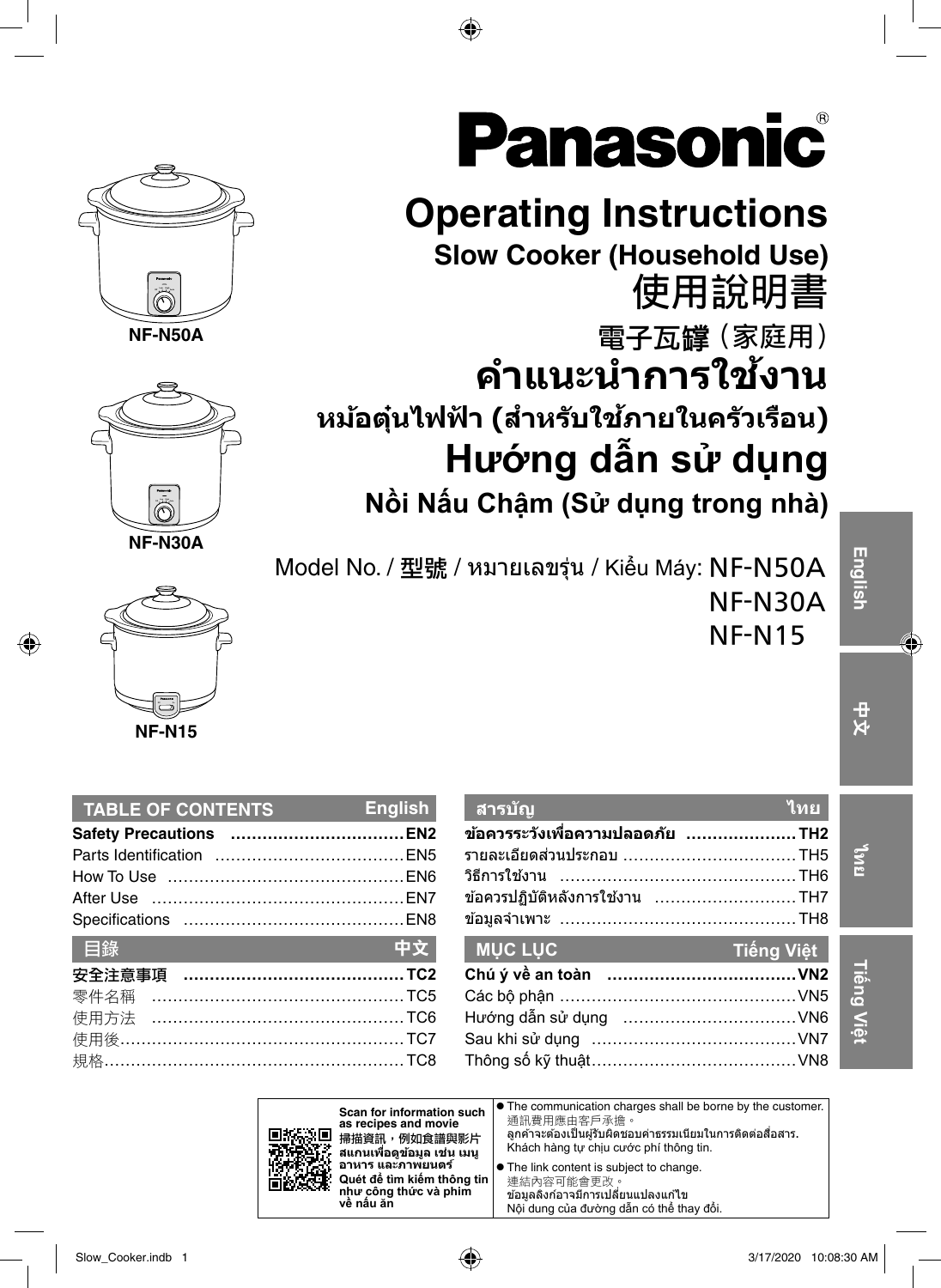Thank you for purchasing this Panasonic product.

• Please read this Operating Instructions carefully in order to use this product correctly and safely.

⊕

- Before using this product, **please give your special attention to the Safety Precautions.**
- Please keep this Operating Instructions for future use.
- Panasonic will not accept any liability if the appliance is subject to improper use, or failure to comply with these instructions.

### **Safety Precautions** (Make sure to follow these instructions)

**In order to prevent accidents or injuries to the user, other people, and damage to property, please follow the instructions below.**

**■ The following indications indicate the degree of damage caused by incorrect operation.**

**WARNING Indicates serious** 

Indicates serious **CAUTION** injury or property

**damage.**

◈

#### **The symbols are classified and explained as follows.**



**This symbol indicates prohibition.**



**This symbol indicates requirement that must be followed.**

# **WARNING**

To prevent electric shock, fire caused by a short circuit,  **burning, injury or smoke.**

ƪ **Do not switch on the appliance if the Removable Ceramic Pot is empty.**

- ƪ **Do not use the Glass Lid or the Removable Ceramic Pot if it has cracked or chipped.**
- ƪ **Do not place any cooking utensils inside the Removable Ceramic Pot while cooking.**
- ƪ **Do not damage the Cord or the Plug.**
- Do not use the appliance if the Cord or the Plug is damaged or the Plug is **loosely connected to the outlet.**
	- If the Cord is damaged, it must be replaced by the manufacturer, its Service Centre or similarly qualified persons in order to avoid a hazard.
- ƪ **Do not plug or unplug the Plug with wet hands.**
- **Do not operate the appliance when the Cord is wound.**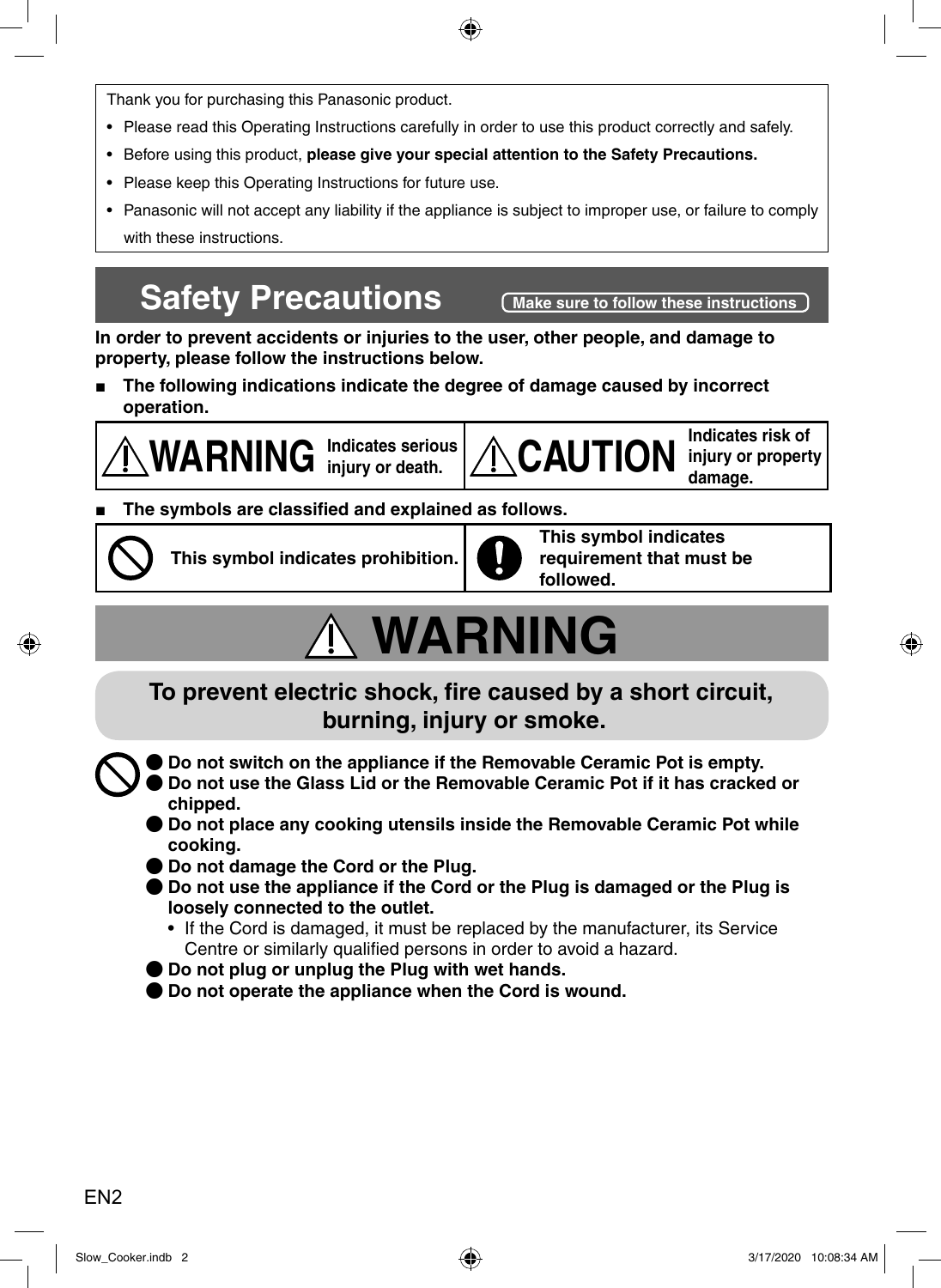# **WARNING**

- ƪ **Do not immerse the Body in water or splash water on it.** ƪ **Do not disassemble, repair or modify the appliance.** • Please contact your Service Centre for repairing. ƪ **Do not insert any objects in the vent or the gap.** • Especially metal objects such as pins or wires. ƪ **Do not remove the Removable Ceramic Pot when the appliance is in operation. ● Do not let any objects get stuck between the Removable Ceramic Pot and Protection Pan when appliance is in operation.** ƪ **Make sure the voltage indicated on the label of the appliance is the same as your local supply.** Also avoid plugging other devices into the same outlet to prevent electric over heating. However, if you are connecting a number of Plugs, make sure the total wattage does not exceed the rated wattage of the outlet.
	- ƪ **Keep the Cord out of reach of children. Do not let the Cord hang over the edge of table, counter or hot surface.**
	- Beware while removing the Glass Lid after cooking as hot steam will escape **from the Removable Ceramic Pot.**
	- ƪ **This appliance is not intended for use by persons (including children) with reduced physical, sensory or mental capabilities, or lack of experience and knowledge, unless they have been given supervision or instruction concerning use of the appliance by a person responsible for their safety. Children should be supervised to ensure that they do not play with the appliance.**
	- Insert the Plug firmly.
		- Otherwise it may cause electric shock and fire caused by the heat that may generate around the Plug.
	- ƪ **Clean the Plug regularly.**
		- A soiled Plug may cause insufficient insulation due to moisture, and may cause fire.
	- ƪ **When abnormal operation or breaking down occurs, discontinue the appliance operation immediately and unplug.**

Examples of abnormal operation or breaking down:

- The Plug or the Cord becomes abnormally hot.
- The Cord is damaged or there has been a power failure.
- Burnt odour or abnormal noise is detected during operation.
- Abnormal emission of smoke or fire
- The Glass Lid or Removable Ceramic Pot is cracked.
- The Body is deformed or abnormally hot.
- $\rightarrow$  Please unplug the appliance immediately and contact the Service Centre for advice or a repair.

English EN3**English**

⊙

FN<sub>3</sub>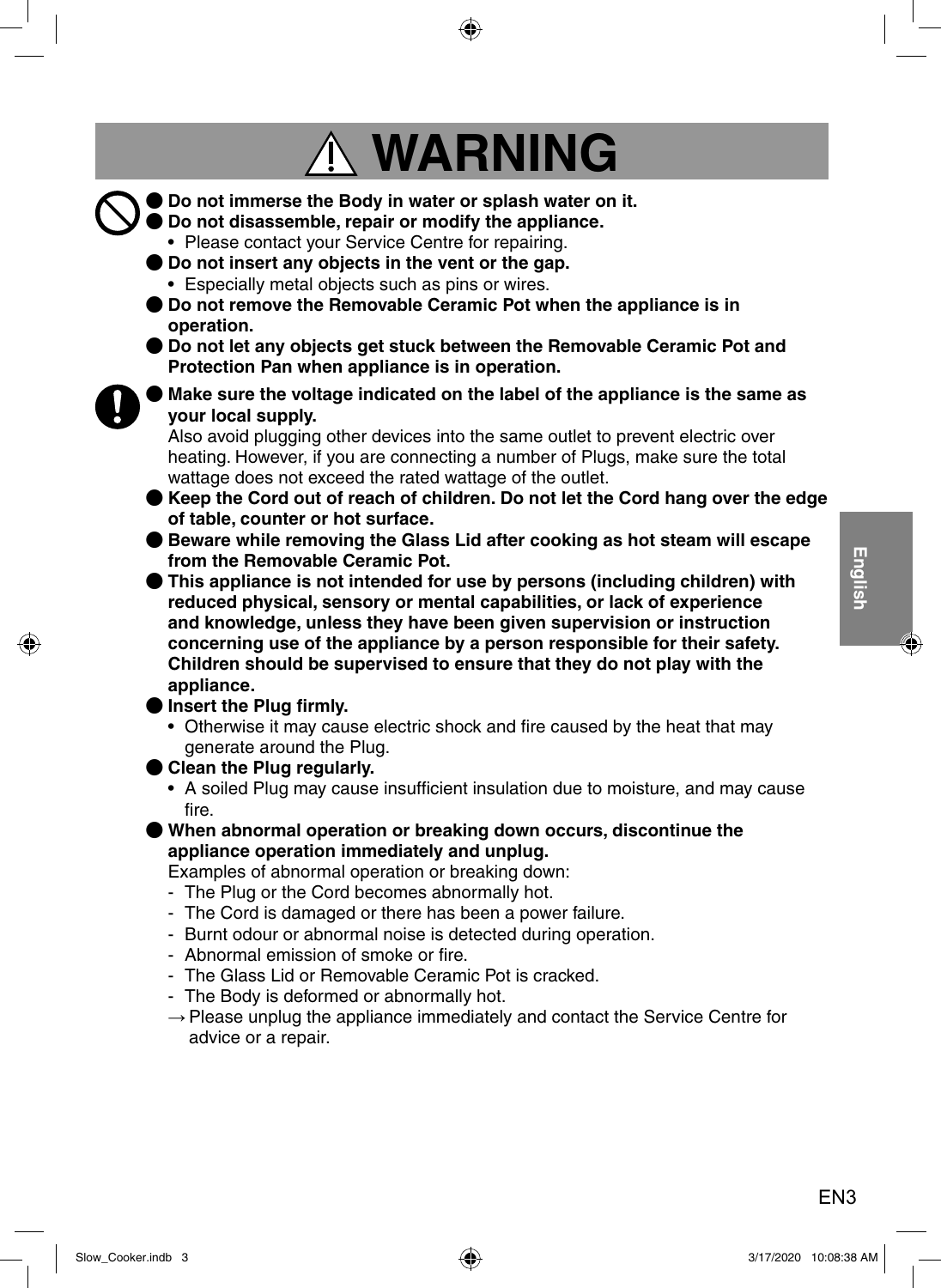### **Safety Precaution**

# **CAUTION**

♠

To prevent electric shock, fire caused by a short circuit,  **burning, injury or smoke.**

ƪ **Do not replace any parts of appliance with non-genuine spare parts.**

- ƪ **Do not cook directly in the Protection Pan. Use the Removable Ceramic Pot.**
- ƪ **Do not switch on when the Slow Cooker is upside down or laid on its side.**
- Do not cover the Glass Lid with or place the appliance on cloth, paper or such flammable materials when the appliance is in operation.
- I Do not expose the Removable Ceramic Pot to open flame or any other heating **source to do any kind of cooking.**
- ƪ **Do not touch the hot surfaces when it is hot. Use oven gloves or a cloth to remove the Glass Lid or the Removable Ceramic Pot.**
- ƪ **Do not use the appliance in the following places:**
- In an area where it may be splashed with water, exposed to humidity or near a heat source.
- An uneven surface or carpet, electric carpet, table cloths (ethylene plastic) or other object that cannot resist high temperature.
- Near a wall or furniture. (It may cause a discoloration or deformation.)
- At the place that children can reach.
- ƪ **Do not leave the appliance unattended when it is in operation.**
	- When leaving the appliance unattended, turn the power OFF.
- ƪ **Do not pour cool water or immerse into cool water if the Removable Ceramic Pot is hot in order to avoid the Removable Ceramic Pot from cracking.**
- ƪ **Do not cook more than the maximum recommended cooking capacity**  (approximately 90% of the pot capacity) to avoid overflow. Overflowing also **depends on the ingredients used.**
- ƪ **Do not store the Glass Lid or Removable Ceramic Pot in refrigerator or freezer.**
- Do not use the Removable Ceramic Pot to store foods or liquid.
- ƪ **Do not carry the Body by gripping on the Removable Ceramic Pot. This may cause the dropping of the appliance. Ensure to hold both Handles.**
- **Do not use any cooking utensils with sharp edges and corners to handle the Removable Ceramic Pot. It may scratch and damage the Removable Ceramic Pot.**
- Make sure to hold the Plug when unplugging. Never pull on the Cord.
- ƪ **Cooking must be done with the Removable Ceramic Pot placed in the Body and with the Glass Lid closed.**
- ƪ **Always keep the Slow Cooker dry, especially the Protection Pan.**
- Operate the appliance on a clean, flat, hard and dry surface.
- ƪ **In case of long usage (more than 8 hours), ensure to use "Auto" mode instead of "High" mode (NF-N50A and NF-N30A only).**
- ƪ **Unplug the Plug when the appliance is not in use.**
- ƪ **The usage of ingredients such as crabs and cockles are not recommended. (So as to avoid scratching the Removable Ceramic Pot)**
- ƪ **The heating element surface (Protection Pan and Body) is subject to residual heat after use. Allow the appliance to cool down before touching or cleaning it.**
- ƪ **This product is intended for household use only.**
- Ensure to clean the surfaces in contact with food after use. (See Page EN7
- **"After Use".)**

EN4

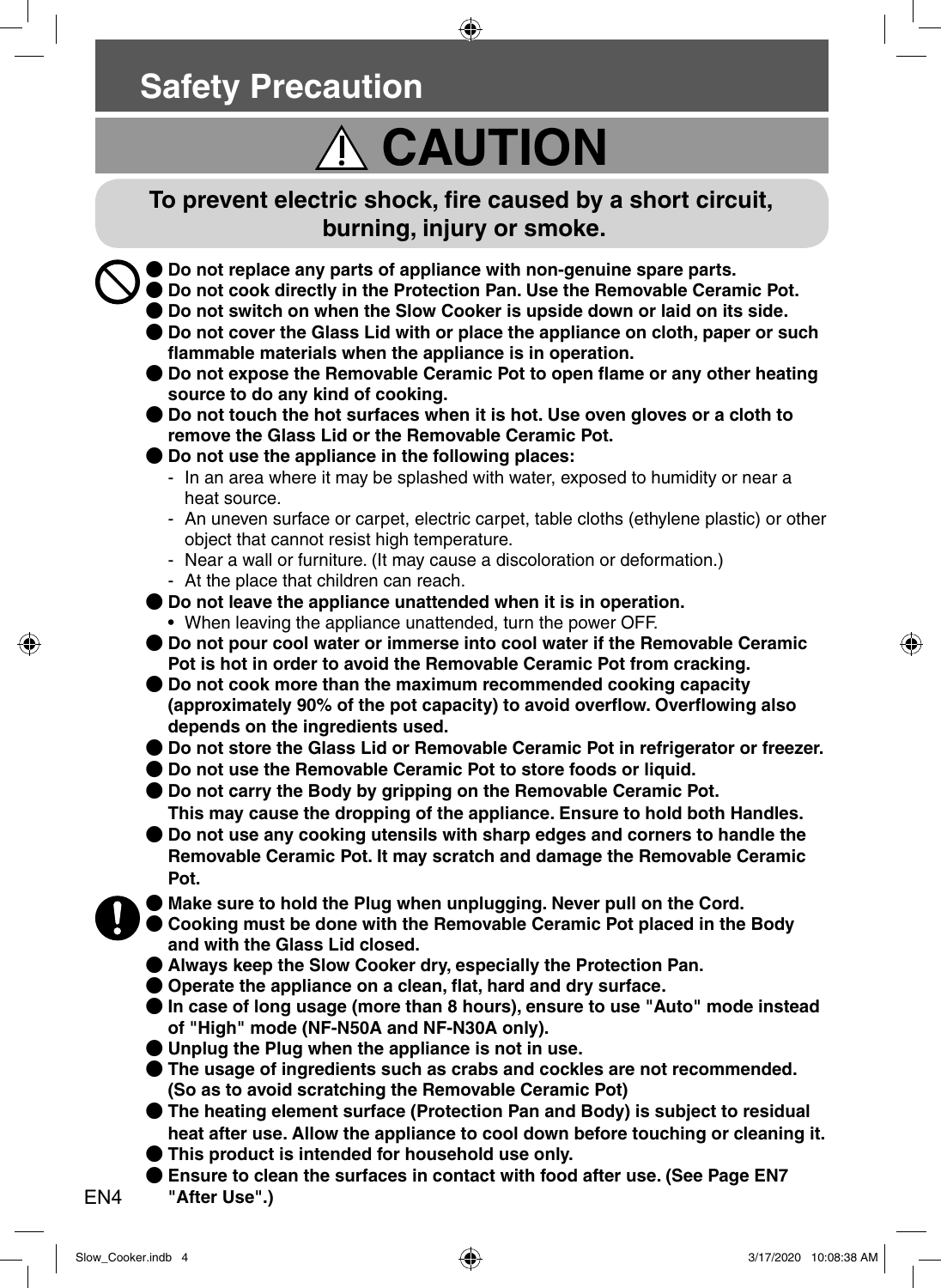## **Parts Identification**



 $\bigoplus$ 

\*2 For Thailand and Vietnam only.

\*3 The shape of the Plug may vary according to regions or countries.

| <b>CAUTION</b> : Do not place Removable Ceramic Pot on direct fire.<br>CAUTION : Do not pour water when the Removable Ceramic Pot is hot.<br>Do not heat up empty Removable Ceramic Pot. |
|------------------------------------------------------------------------------------------------------------------------------------------------------------------------------------------|
|                                                                                                                                                                                          |
|                                                                                                                                                                                          |

**Switch**

◈



EN<sub>5</sub>

English

◈

Slow\_Cooker.indb 5 3/17/2020 10:08:38 AM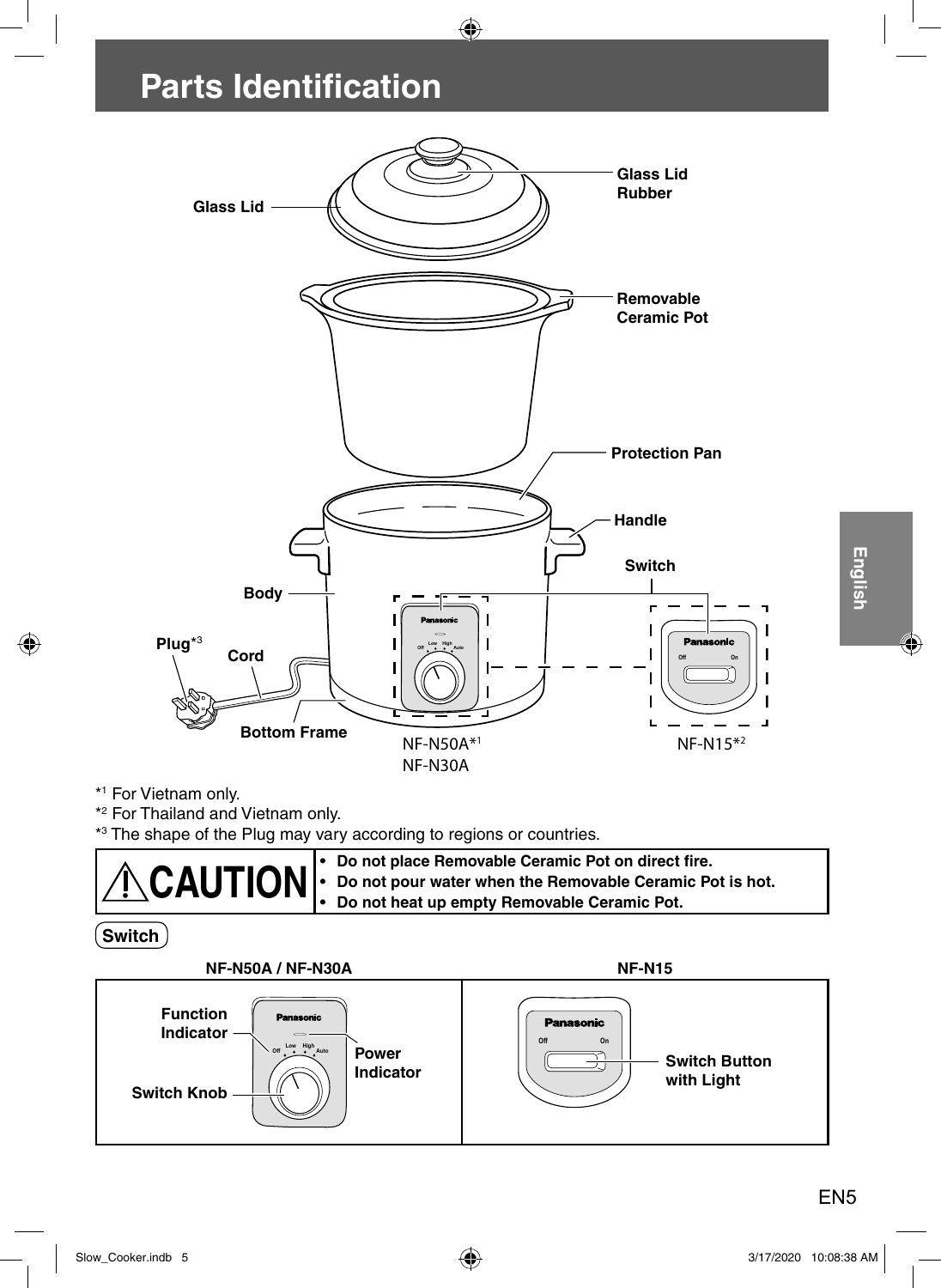### **How To Use**

#### **Note:**

• Wash the Removable Ceramic Pot and Glass Lid before using the appliance for the first time and dry well.

♠

- Be careful when removing the Removable Ceramic Pot out from the Body. Ensure the Removable Ceramic Pot is completely taken out before moving away.
- Authentic Stoneware is baked under extreme heat. Therefore each Removable Ceramic Pot is individual and differs slightly from every other Pot. This unique characteristic may result in a minor rocking of the Glass Lid which should not be of concern.
- Low heat cooking does not allow steam to escape, hence there will be no significant loss of juice, flavour or nutrition.
- After using the Removable Ceramic Pot for sometime, "hairline mark" may appear on the inner and outer surfaces of the pot. This type of mark is only at the surface and it is normal.
- For a long life-span of the appliance, please follow the maximum cooking time. Recommended maximum cooking time for "Low" and "Auto" mode is 12 hours and for "High" mode is 8 hours. Please wait for the appliance to completely cool down before starting the next cooking.
- Cooking time may vary depending on one's own recipe and ingredients.
- **1 Place the Removable Ceramic Pot into the Body. After putting the ingredients into the Removable Ceramic Pot, place the Glass Lid.**



**2 Plug into the power supply after ascertaining the Switch position is at "Off" position.**





#### **3 Set the switch settings.**



- **4 Adjust the cooking time and the setting accordingly for optimum cooking result.**
	- Do not open the Glass Lid too often during cooking to avoid heat loss.
	- "Low" function is for stewing or keep-warm of cooked ingredients. Therefore, it will not boil the ingredients.
	- "High" function is for cooking or boiling at a short time. Food should be monitored when using "High" setting.
	- "Auto" function is ideal for gradually cooking throughout the day or night.
	- **5 After using, set the Switch to "Off" position. Then, switch off the power supply source and unplug.**

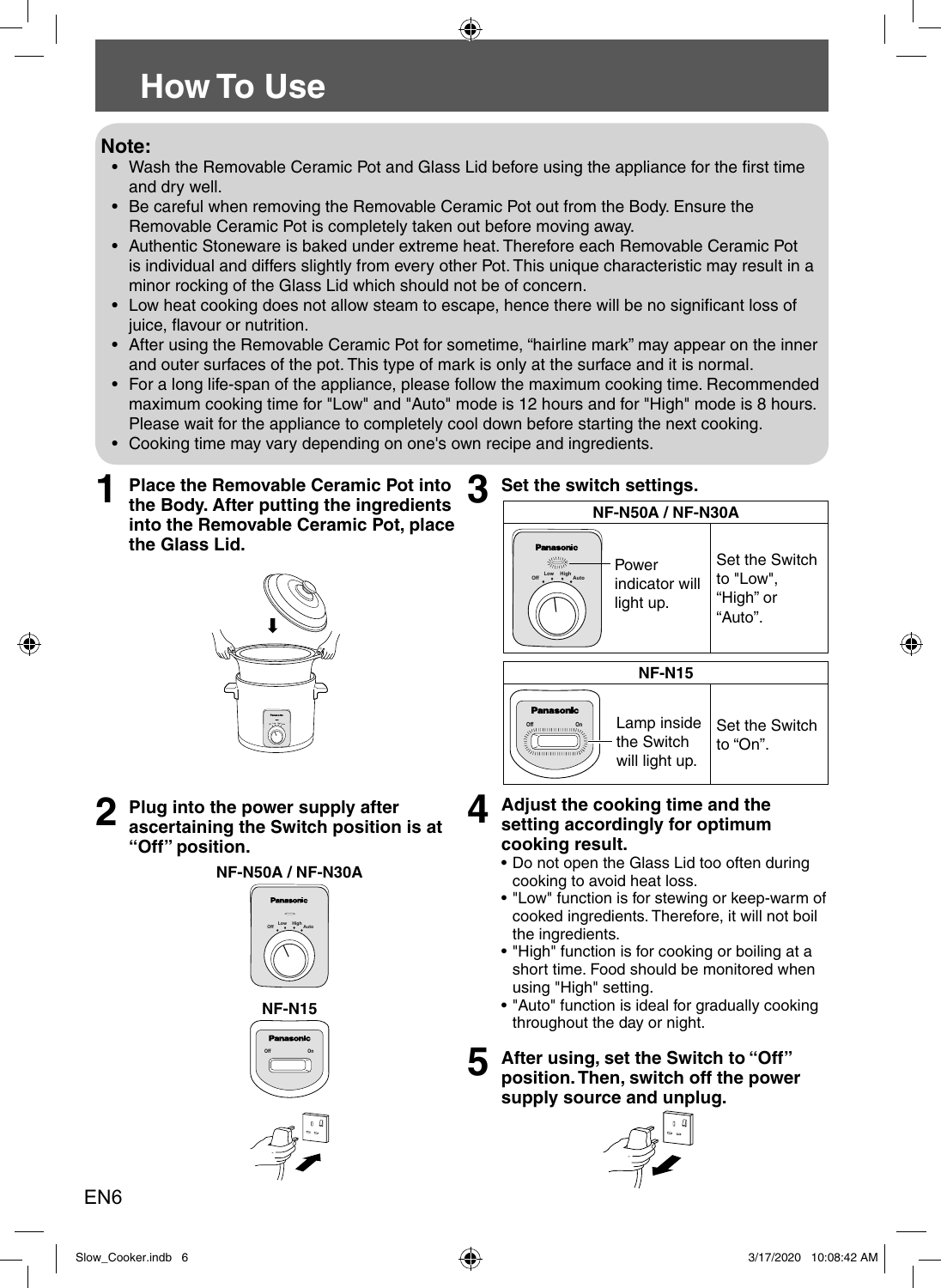### **After Use**

### **Cleaning**

⊕

#### **Note:**

- Do not use harsh abrasive cleaners or sharp metal scrapers to clean the Removable Ceramic Pot or the Glass Lid. It may scratch the surface, resulting in shattering of the glass.
- Before cleaning ensure to turn OFF the power supply and remove the Cord from the appliance.
- Ensure the appliance has cooled down completely before cleaning.
- Do not immerse the Body in water or any liquid.
- Before cleaning the Body, ensure to remove the Glass Lid and the Removable Ceramic Pot out from the Body.

Clean the Body and parts of the Slow Cooker as follows:



• Clean the Body surface by using a soft, damped cloth. Wipe dry with a soft cloth.

Glass Lid

• It may be washed in the dishwasher.



# **English**

⊙

#### Removable Ceramic Pot

- Wash either by dishwasher or in warm soapy water with a cloth, sponge or plastic cleaning pad. Wipe dry with a soft cloth.
- Do not dip the Removable Ceramic Pot in water or any liquid for too long.

#### Protection Pan

• Clean with a damp cloth, scouring pad, sprayed lightly with a soft type of all-purpose cleaner to maintain the original shine. Make sure to keep the Protection Pan dry.

#### **Note:**

• Any residue of vinegar or salt may cause corrosion.

#### Bottom Frame

• Clean with a clean, damp, soft cloth. Wipe dry with a soft cloth.





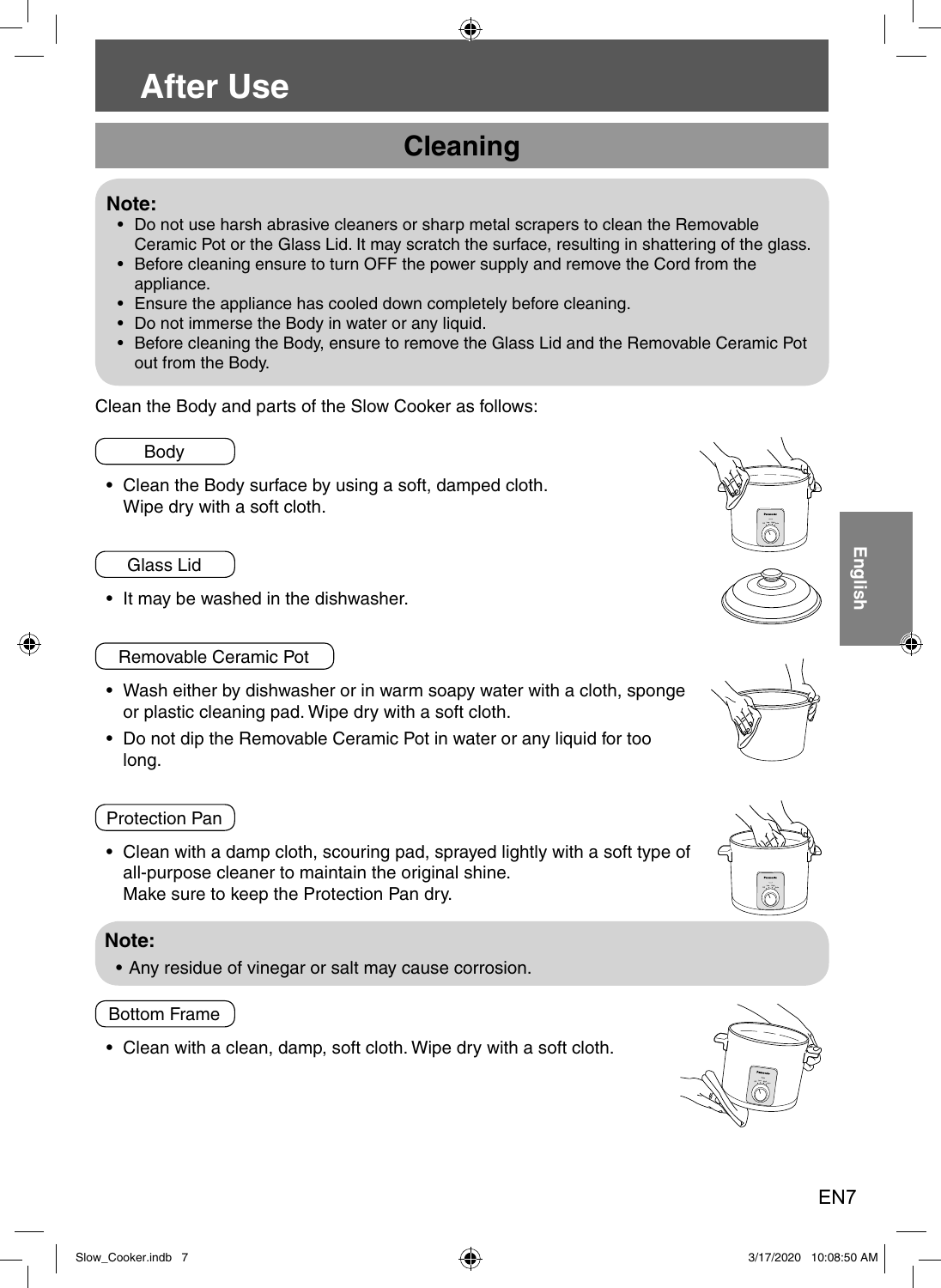# **Specifications**

 $\overline{\phantom{a}}$ 

 $\bigoplus$ 

| Model No.                                                      |                                | <b>NF-N50A</b><br>(For Vietnam only) | <b>NF-N30A</b>              | <b>NF-N15</b><br>(For Thailand & Vietnam only) |
|----------------------------------------------------------------|--------------------------------|--------------------------------------|-----------------------------|------------------------------------------------|
| <b>Power Supply</b><br>$220 \text{ V} \sim 50 - 60 \text{ Hz}$ |                                |                                      |                             |                                                |
|                                                                | Low                            | 155                                  | 120                         |                                                |
| Power (W)                                                      | High                           | 260                                  | 180                         | 110                                            |
|                                                                | Auto                           | 190 - 260                            | 140 - 180                   |                                                |
|                                                                | 5.0<br>3.0<br>Pot Capacity (L) |                                      | 1.5                         |                                                |
| <b>Cooking Capacity (L)</b>                                    |                                | 4.5<br>2.7<br>1.3                    |                             |                                                |
| <b>Dimension (Approx.)</b><br>$W \times L \times H$ (mm)       |                                | $340 \times 293 \times 279$          | $290 \times 246 \times 271$ | $231 \times 204 \times 197$                    |
| Mass (Approx.) (kg)                                            |                                | 5.2                                  | 3.6                         | 2.3                                            |

 $\bigcirc$ 

 $\bigoplus$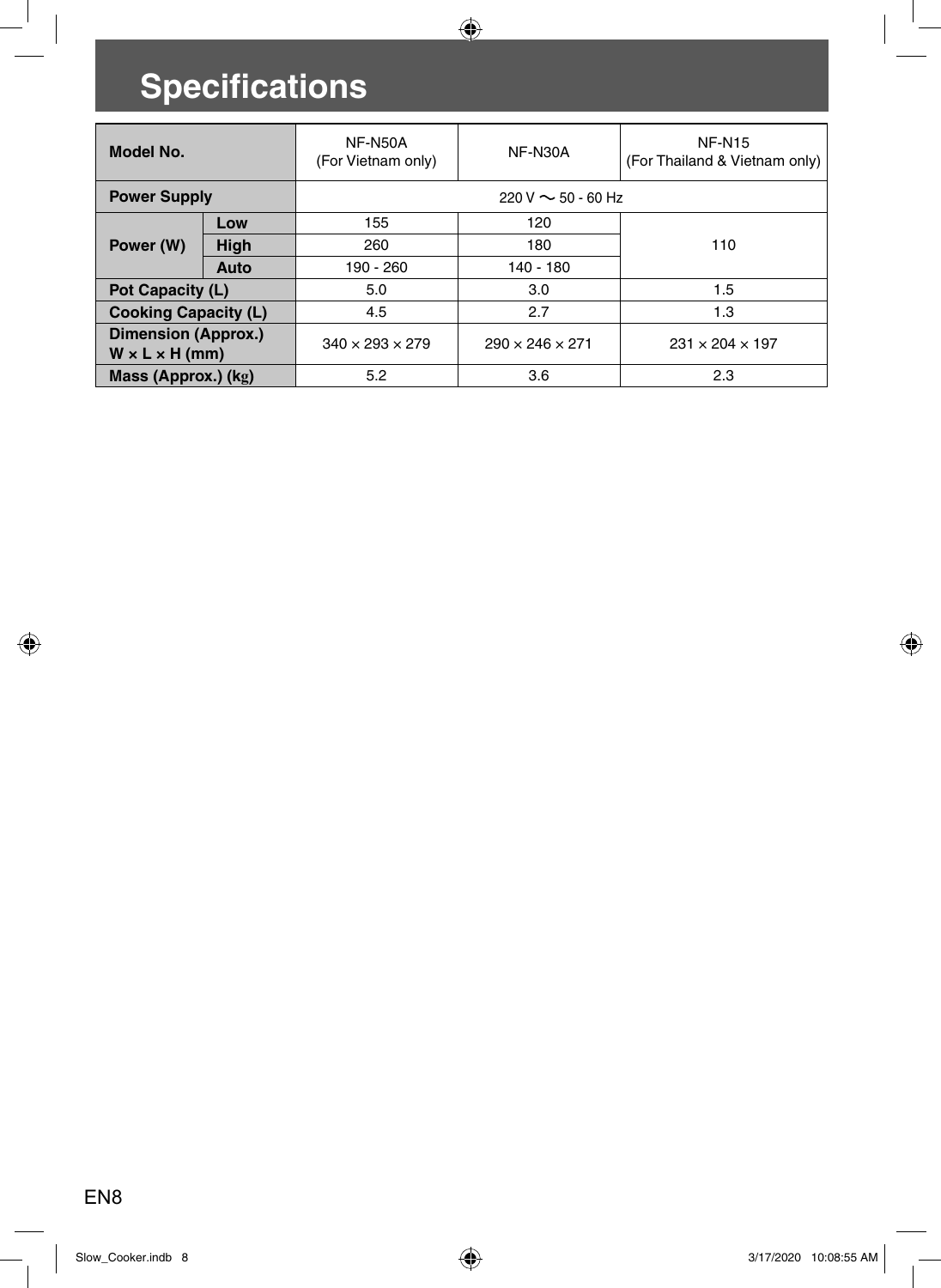

感謝您購買 Panasonic 的產品。

- 請仔細閱讀本使用説明書,以確保正確安全使用本產品。
- 在使用本產品前,請務必仔細閱讀"安全注意事項"。
- 請妥善保管本使用説明書,以備日後使用。
- 對於不當使用本產品,或未遵守使用指示而導致的問題,Panasonic 概不負責。

安全注意事項 <del> </del> 為避免使用者或其他人發生意外、受傷,或捐壞其他物品,請澊守下列指示。 以下標誌列出了因操作不當而導致的損害程度。 崓◷ ߒҰ१༌ܖԫιȄ 㺕㊼ ߒҰԤڧ༌ܖཬᚽސࠢޟॳᓎȄ 符號分類及説明如下。 此符號表示禁止。 此符號表示必須遵守的要求。 <u>敬生</u> 為了避免觸電、因短路而造成的火災、燙傷、人身傷害或冒煙。  $\frac{4}{\mathbf{X}}$ TC2<br>UC2 ● 若可拆卸陶瓷鍋為空,請不要開啟電源。 ● 若玻璃蓋或可拆卸陶瓷鍋開裂或碎裂,請勿使用。 ● 烹飪時,請勿在可拆卸陶瓷鍋內放置任何烹飪用具。 ● 請勿損壞電源線或電源插頭。 ▶ 假如電源線或電源插頭損壞,或電源插頭無法牢固插入電源插座,請勿使用本產品。 • 如果電源線受損,務必請製造商、其服務中心或是具備相關資格的技師人員予以更 換,以避免發生危險。 ● 請勿以潮濕的手插入或拔出電源插頭。 ▶ 電源線破損時,請勿操作本產品。

◈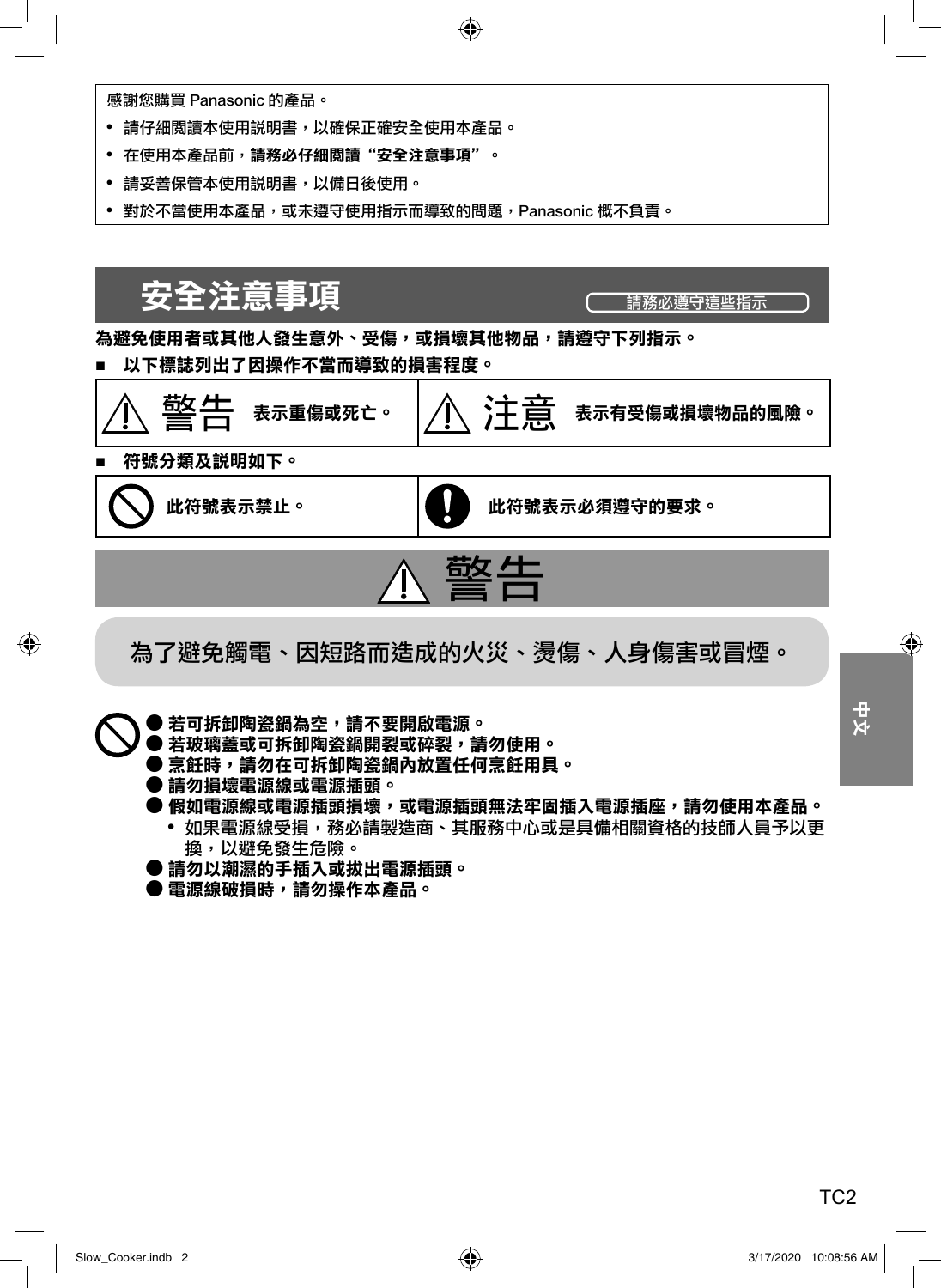### 安全注意事項

# 敬生

 $\bigoplus$ 

- 請勿將鍋主體浸入水中或在其上方濺水。
	- ▶請勿自行拆解丶修理或改裝本產品。 • 請聯絡服務中心進行維修。
		- 請勿將任何異物插入排氣口或空隙處。
			- 尤其是金屬物體,如針或鐵線。
		- 當電器運轉時,請勿卸下可拆卸陶瓷鍋。
	- 當電器運轉時,請勿讓任何物件卡在可拆卸陶瓷鍋與保護盤之間。
	- 確認本產品標籤上所示的電壓與您當地供電來源相同。
		- 亦請避免將其他電器插入同一個電源插座,以免插座過熱。但假如您需要連接多個插 頭,請確定總瓦數未超過插座的額定瓦數。
		- 將電源線放在兒童接觸不到的地方。請勿讓電源線懸掛於桌子、櫃檯或熱表面的邊 缘。
		- 烹飪後取下玻璃蓋時要當心,因為蒸氣會從可拆卸陶瓷鍋中逸出。
		- 本產品不適合身體、感官思維有缺陷者 ,或缺乏經驗與知識者使用(包括兒童)。 除非他們的安全監護人給予他們關於產品的適當使用的監督與指示。 必需監督兒童以確保他們不會將產品當成玩具。
		- 穩固插入電源插頭。
		- 否則可能會因插頭周圍產生的熱量導致觸電和火災。
		- ▶定期清潔插頭上的灰塵。
		- 灰塵聚積過多的插頭,會因受潮濕等導致絕緣不良而可能引起火災。
		- 倘若發生運轉異常或故障,請立即中止電器運轉並拔下電源插頭。 異常運轉或故障的示例:
			- 電源插頭和電源線異常發熱。
			- 電源線損壞或本產品無法通電。
			- 運轉過程中檢測到焦臭或異常聲音。
			- 異常冒煙或著火。
			- 玻璃蓋或可拆卸陶瓷鍋開裂。
			- 主體變形或溫度異常高。
			- $\rightarrow$  請立即拔出插頭,並交由服務中心進行檢查或維修。

◈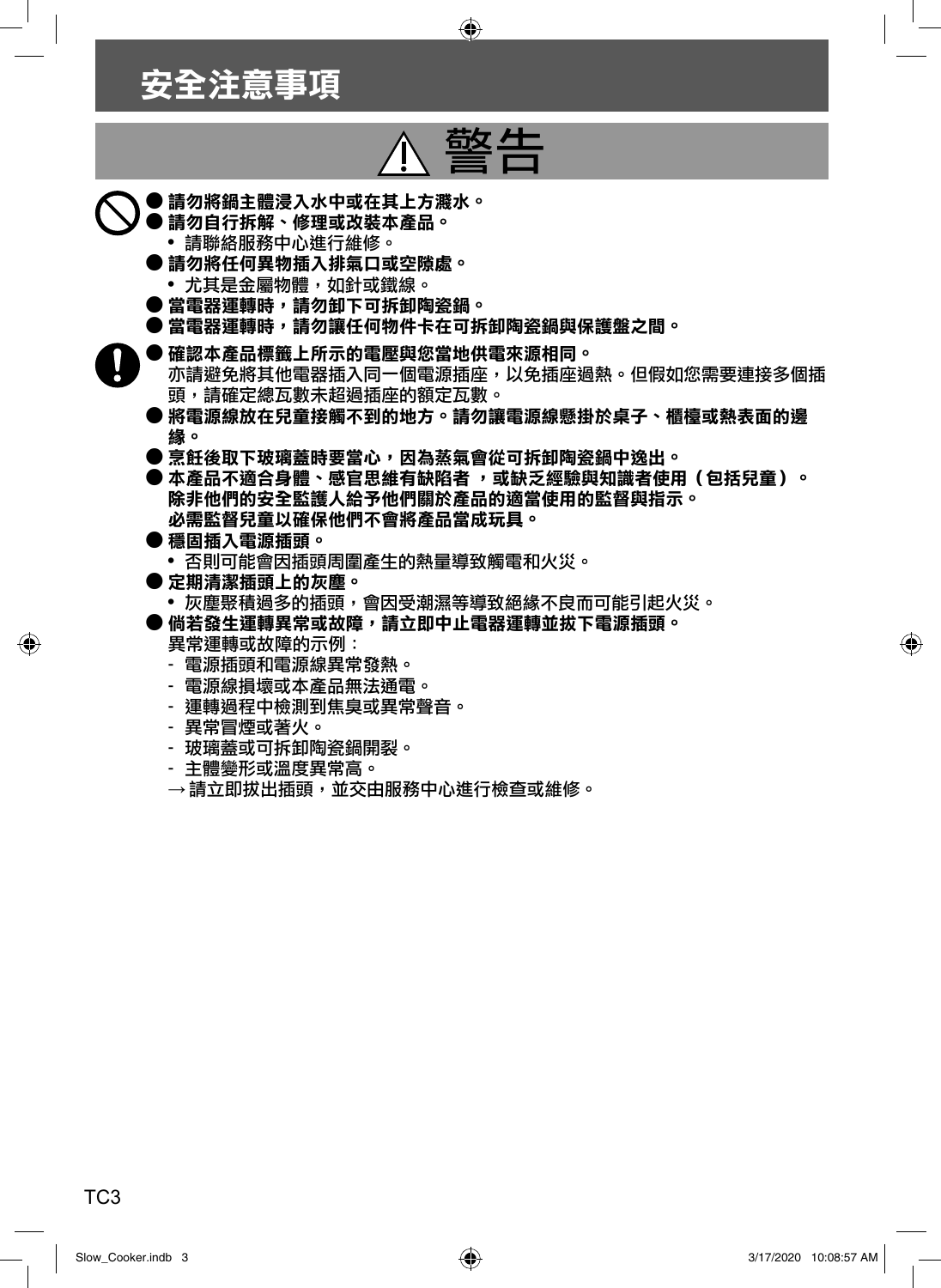

TC<sub>4</sub>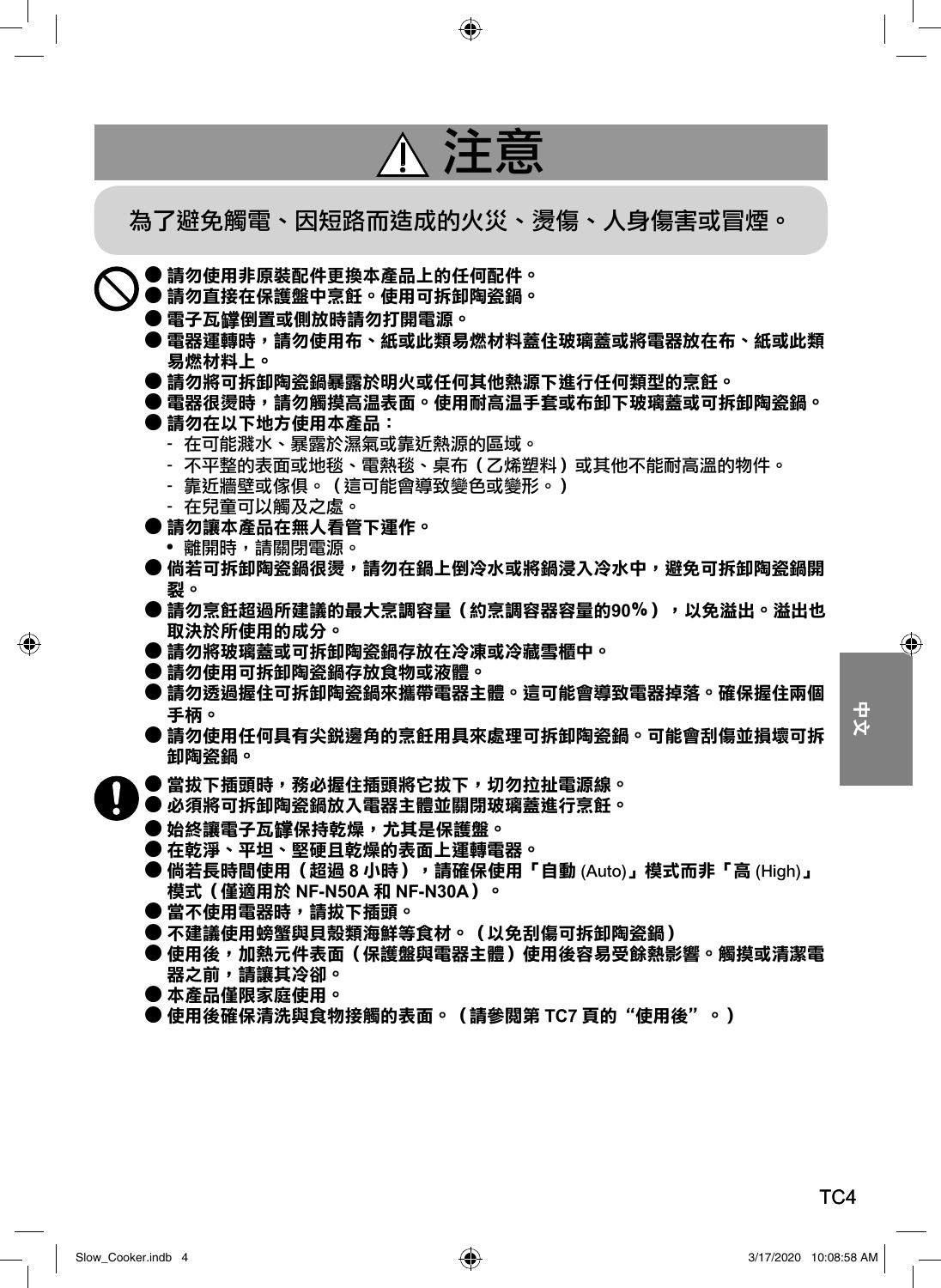# 零件名稱



 $\bigoplus$ 



TC5

◈

Slow\_Cooker.indb 5 3/17/2020 10:08:59 AM

 $\bigcirc$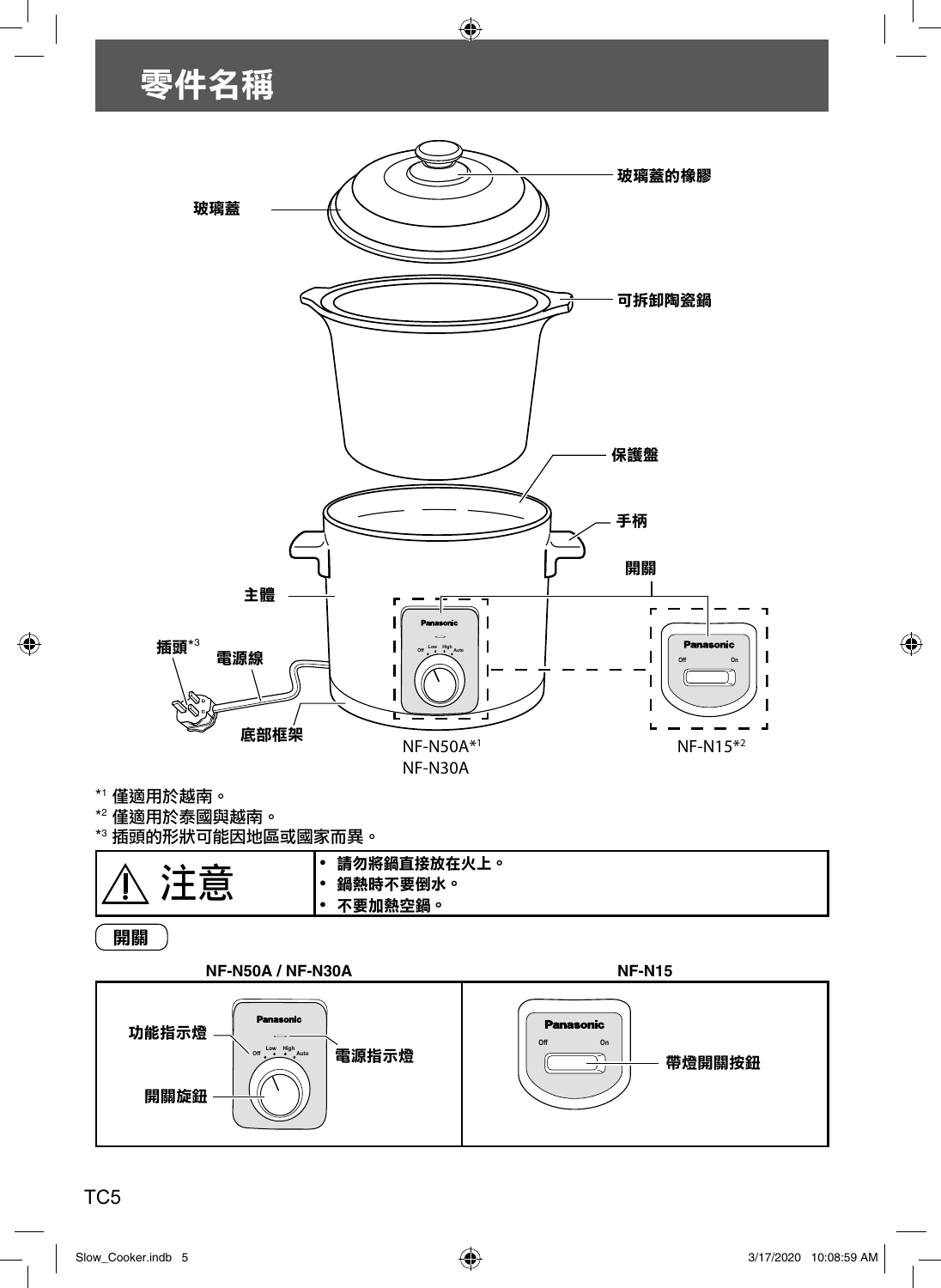### 使用方法

#### 注意:

◈

- 首次使用雷器前,請先清洗可拆卸陶瓷鍋與玻璃蓋,然後乾诱。
- 從主體取下可拆卸陶瓷緺時要小心謹慎。移開之前,請確保將可拆卸陶瓷綿完全取出。
- 正宗石器在極高溫度下烤製而成。因此,每個可拆卸陶瓷鍋都是獨一無二的,與其他所有鍋略 有不同。這種獨特的特性可能會導致玻璃蓋輕微晃動,對此不必擔心。

 $\bigoplus$ 

- 低火烹飦不允許蒸氣浼出,因此不存在顯著的汁液、味道或營養捐失。
- 使用可拆卸陶瓷鍋一段時間後,鍋的內外表面可能會出現「絲狀痕跡」。這種痕跡僅在表面上 出現並且是正常的。
- 為了延長電器的使用壽命,請遵循最長的烹飪時間。「低 (Low),和「自動 (Auto),模式的建 議最長烹飪時間為 12 小時,「高(High)」模式的建議最長烹飪時間為 8 小時。在開始下一次烹 飪之前,請等待電器完全冷卻。
- 烹飪時間可能會視自己的食譜與食材而異。
- **3** 完成開關設定。 將可拆卸陶瓷鍋放入電器主體。將食材放 入可拆卸陶瓷鍋後,蓋上玻璃蓋。 **NF-N50A / NF-N30A** 將開關設為 電源指示燈 **Off Low High Auto**  $^{\mathsf{r}}$ 低 (Low)」、 將亮起。 「高 (High)」或 『自動 (Auto)』。 **NF-N15 Off Low High Auto Panasonic** 開關內部的 將開關設為 確定開關位置處在「關(Off)」位置後,再 指示燈將亮 「開」。 TC6ϛМ ଔȄ 插入電源插頭。 **NF-N50A / NF-N30A** A 相應地調節烹飪時間與設定以獲得最佳烹 飪效果。 • 烹飪過程中不要過於頻繁地打開玻璃蓋,以免 **Off Low High Auto** 造成熱暈損失。 • 「低 (Low)」功能用於燉煮或保溫已煮熟的食 材。因此不會煮沸食材。 • 「高 (High) 」功能用於在短時間內烹飪或煮 **NF-N15** 沸。使用「高 (High)」設定時應監測食物。 • 「自動 (Auto)」功能最適合白天或晚上的逐 **Off On** 步烹飪。 5 使用後,將開關設至「關(Off)」位置。然 後,關閉電源並拔下電源插頭。



 $\frac{4}{x}$ 

TC<sub>6</sub>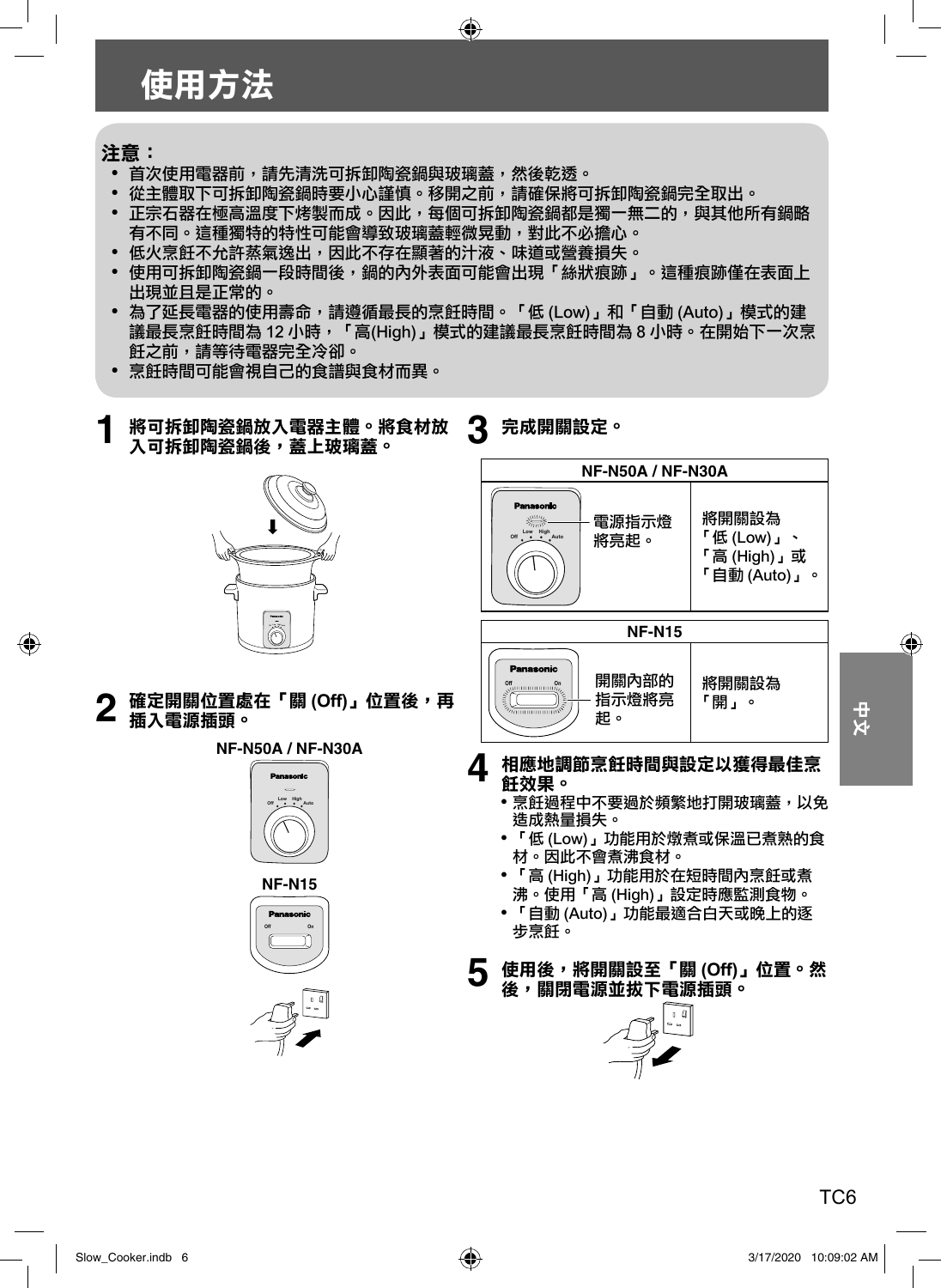

- 請勿將電器主體浸入水或任何液體中。
- 清潔主體之前,確保從主體上取下玻璃蓋與可拆卸陶瓷鍋。

按照以下步驟清潔電子瓦罉的主體和零件:



• 使用柔軟、濕潤的布清潔主體表面。用軟布擦乾。



• 可在洗碗機中清洗。



可拆卸陶瓷鍋

- 用洗碗機或在溫肥皂水中用布、海綿或塑料清潔墊清洗。用軟布擦乾。
- 請勿將可拆卸陶瓷鍋浸入水或仟何液體中太長時間。

#### 保護盤

• 用濕布、百潔布清潔,然後輕輕噴上柔軟型通用清潔劑,以保持原有光 澤。 確保使保護条保持乾燥。



◈

**Off Low High Auto**

注意:

• 醋或鹽的任何殘留物都可能引起腐蝕。

底部框架

• 用乾淨、濕潤的軟布清潔。用軟布擦乾。

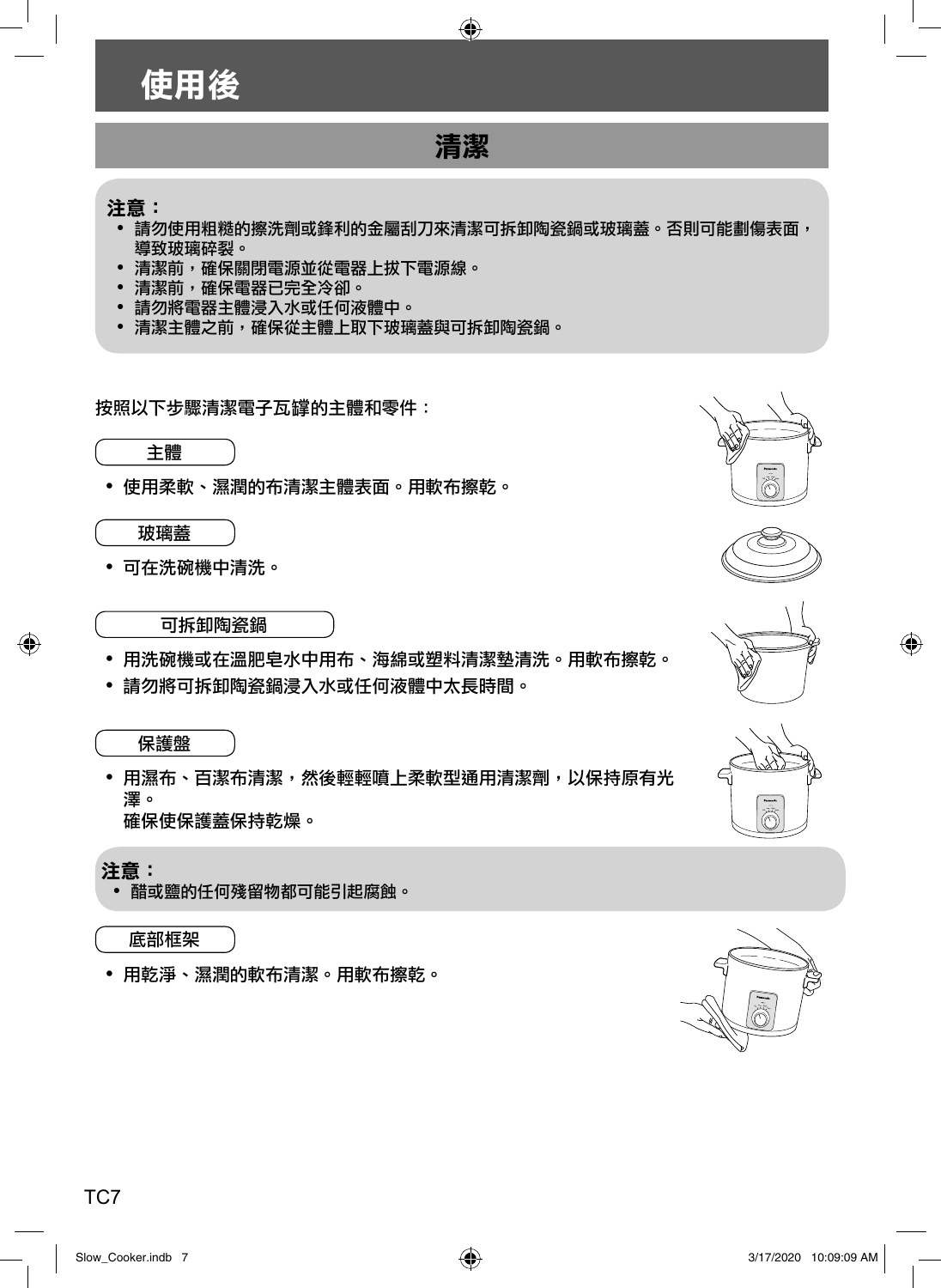# 規格

 $\equiv$ 

 $\bigoplus$ 

 $\begin{array}{c} \hline \end{array}$ 

| 型號                                     |      | <b>NF-N50A</b><br>(僅適用於越南)  | NF-N30A                     | <b>NF-N15</b><br>(僅適用於泰國與越南) |
|----------------------------------------|------|-----------------------------|-----------------------------|------------------------------|
| 電源                                     |      | $220 V \sim 50 - 60 Hz$     |                             |                              |
|                                        | 低    | 155                         | 120                         |                              |
| 功率 (瓦)                                 | 高    | 260                         | 180                         | 110                          |
|                                        | 自動   | 190 - 260                   | 140 - 180                   |                              |
| 鍋的容量 (公升)                              |      | 5.0                         | 3.0                         | 1.5                          |
| 烹飪容量 (公升)                              |      | 4.5<br>2.7<br>1.3           |                             |                              |
| 尺寸 (近似值)<br>$W \times L \times H$ (mm) |      | $340 \times 293 \times 279$ | $290 \times 246 \times 271$ | $231 \times 204 \times 197$  |
| 重量(近似值)                                | (kq) | 5.2                         | 3.6                         | 2.3                          |

 $\bigoplus$ 

⊕

 $\overline{\phantom{a}}$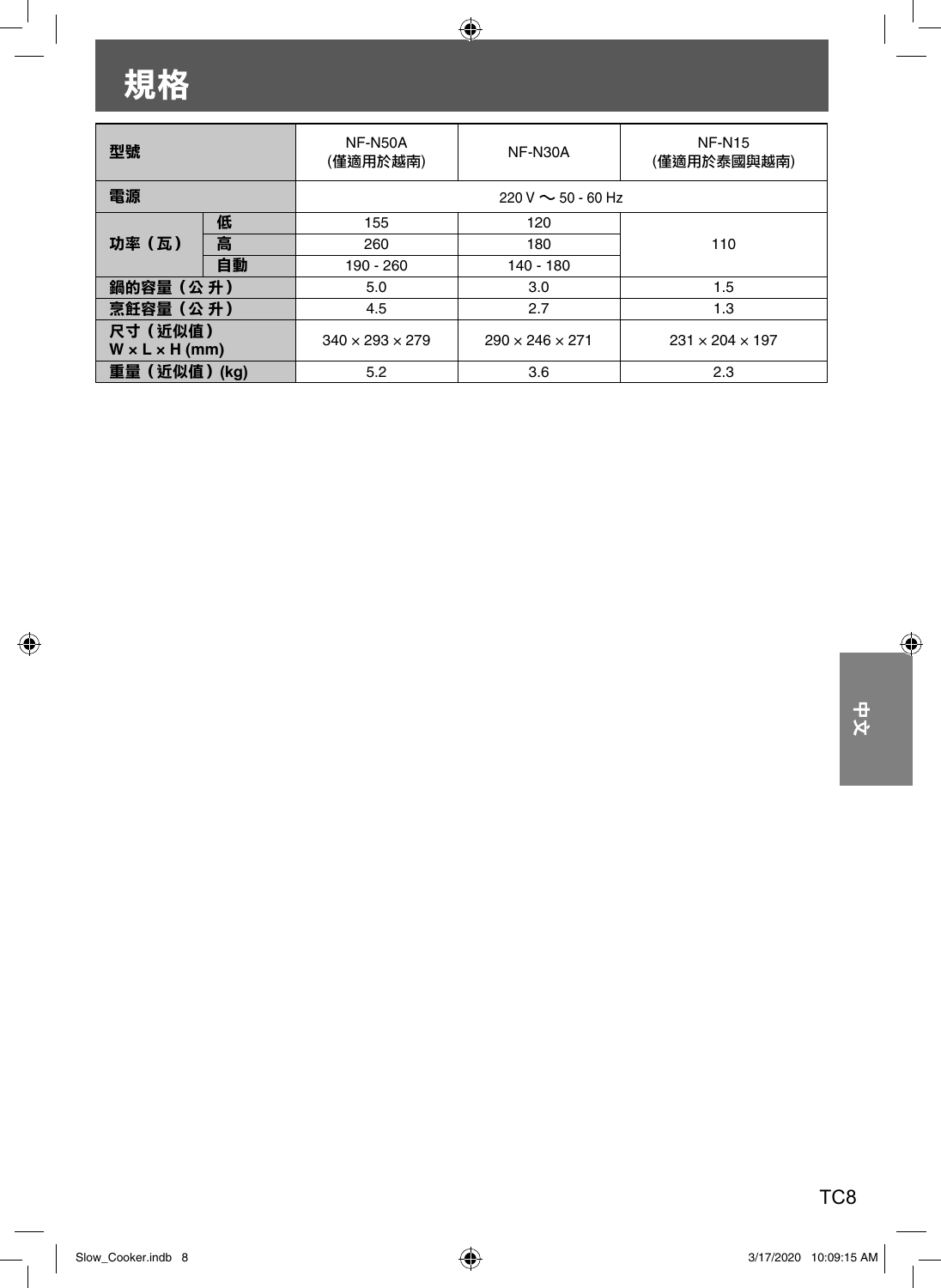◈

- ึ ขอขอบคณที่ซื้อผลิตภัณฑ์ พานาโซนิค
- โปรดอ่านคำแนะนำการใช้งานนี้อย่างระมัดระวังเพื่อสามารถใช้ผลิตภัณฑ์เหล่านี้ได้อย่างถกต้องและปลอดภัย
- กอนใช ่ ผล้ ตภิ ณฑั น์ ีѸ**ควรอานข ่ อควรระว ้ งเพั อความปลอดภ ืѷ ยอย ั างละเอ ่ ยดี**
- โปรดเก็บดำแบะบำการใช่งานนี้เพื่อใช้ในอนาคต
- พานาโซนิค จะไม่รับผิดชอบใดๆ หากใช้งานอย่างไม่เหมาะสมหรือไม่ปฏิบัติตามคำแนะนำเหล่านี้

### **ขอควรระว ้ งเพั อความปลอดภ ืѷ ยั โปรดแนใจว ่ าได ่ ปฏ้ บิ ตัตามค ิ าแนะน ํ ําเหลาน่ ีҟ**

้เพื่อป้องกันอบัติเหตหรือเกิดการบาดเจ็บแก่ผ้ใช้ บุคคลอื่น และเกิดความเสียหายแก่ทรัพย์สิน **โปรดปฏบิ ตัตามค ิ าแนะน ํ ําดานล ้ าง่**

ข้อบ่งชี้ต่อไปนี้แสดงถึงระดับความเสียหายที่เกิดจากการดำเนินการอย่างไม่ถกต้อง



◈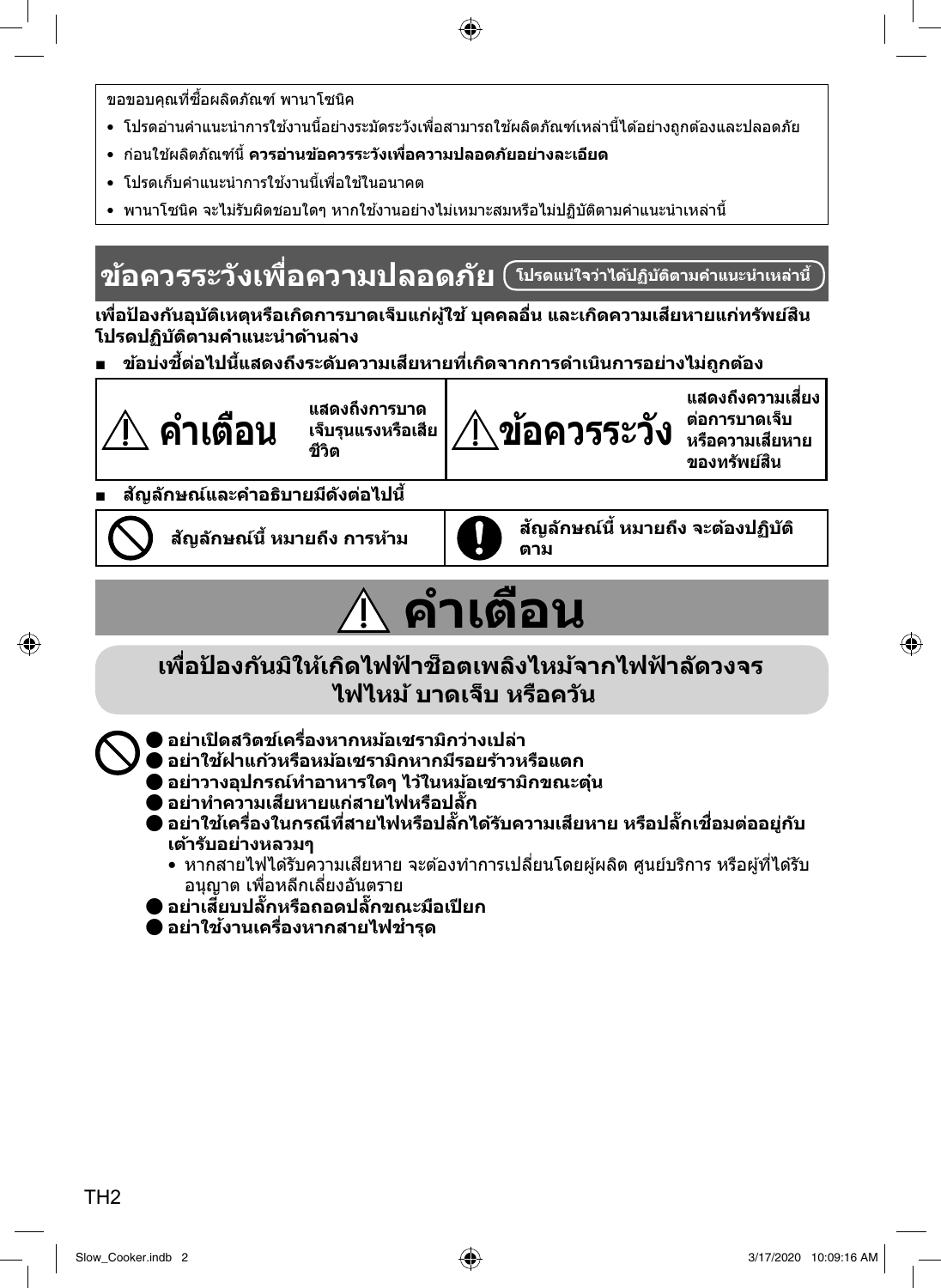#### **คาเต อน ํ ื**

⊕

ƪ **อยาจ่ มตุ่ วเคร ั องลงในน ืѷ ําหร ҟ อสาดน ื ําลงไป ҟ** ƪ **อยาถอดแยก ซ ่ อมแซม หร ่ อดื ดแปลงต ั วเคร ั องืѷ** • โปรดติดต่อศนย์บริการของคณเพื่อทำการซ่อมแซม ƪ **อยาใส ่ ว่ ตถั ใดๆ ลงในร ุ หร ู อชื อง่** • โดยเฉพาะอย่างยิ่งวัตถที่เป็นโลหะต่างๆ เช่น เข็ม หรือลวด ƪ **อยาเอาหม ่ อเซราม ้ กออกขณะเคร ิ องท ืѷ างานอย ํ ู่** ● อย่าให้มีวัตถใดๆ ติดค้างอย่ระหว่างหม้อเชรามิกกับหม้อนอกขณะเครื่องทำงานอย่ ● โปรดแน่ใจว่าแรงดันไฟฟ้าที่ระบุในฉลากของตัวเครื่องนั้นเหมือนกับแหล่งจ่ายไฟใน **ทองถ ้ นของค ิѷ ณุ** และควรหลีกเลี้ยงอย่าเสียบปลั๊กอุปกรณ์อื่นๆ เข้ากับเต้ารับเดียวกัน เพื่อป้องกันไฟฟ้าร้อนเกิน แต่หากคณต่อปลั๊กจำนวนหนึ่ง โปรดแน่ใจว่ากำลังไฟรวมจะต้องไม่เกินกำลังไฟของเต้ารับ ƪ **เก็บสายไฟออกหางจากเด ่ ็ก อยาปล ่ อยให ่ สายไฟแขวนอย ้ บนขอบโต ู่ ะ เคาเตอร ๊ หร ์ อื** พื้นผิวที่ร้อน ƪ **โปรดระมดระว ั งขณะเอาฝาแก ั วออกหล ้ งจากต ั นเสร ุ๋ ็จแลว เน ้ องจากจะม ืѷ ไอร ี อนออกมา ้ จากหมอเซราม ้ กิ** ƪ **เครองน ืѷ มีҟ ไดิ ม้ เจตนาให ี ใช้ โดยบ ้ คคล (รวมถ ุ งเดึ ็กๆ) ทมีѷ ความสามารถทางกายภาพ ี ประสาทสมผั ส หร ั อสภาพทางจ ื ตใจท ิ บกพร ีѷ อง หร ่ อผื ทู้ ขาดประสบการณ ีѷ และความร ์ ู้** เว้นแต่ได้รับการควบคุมดูแลหรือคำแนะนำที่เกี่ยวข้องกับการใช้เครื่องโดยผู้ที่มีหน้าที่ **รบผั ดชอบต ิ อความปลอดภ ่ ยั** เด็กๆ ควรได้รับการควบคมดแลเพื่อให้แน่ใจว่าจะไม่นำเครื่องใช้ไฟฟ้านี้ไปเล่น ƪ **เสยบปล ี กให Ҡั แน้ น่** • มิฉะนั้นอาจเป็นเหตุให้เกิดไฟฟ้าช็อตและไฟไหม้อันเกิดจากความร้อนที่อยู่รอบตัวปลั๊ก ƪ **ทาความสะอาดปล ํ กอย Ҡั างสม ่ าเสมอ ํѷ** • ปลั๊กที่สกปรกอาจทำให้ความเป็นฉนวนมีไม่เพียงพอเนื่องจากมีความชื้น และอาจก่อให้เกิด ไฟไหมได้ ้ ) หากเครื่องทำงานผิดปกติหรือแเตก โปรดหยุดการทำงานของเครื่องทันทีแล้วดึงปลั๊ก **ออก** ตัวอย่างการทำงานผิดปกติหรือแตก: - ปลั๊กหรือสายไฟร้อบผิดปกติ - สายไฟได้รับความเสียหายหรือไฟดับ

- มีกลิ่นไหม้หรือเสียงผิดปกติขณะที่เครื่องกำลังทำงาน
- มีควันหรือไฟไหม้ผิดปกติ
- ฝาแก้วหรือหม้อเซรามิกแตก
- ตัวเครื่องผิดรปหรือร้อนผิดปกติ
- $\rightarrow$  โปรดถอดปลั๊กออกจากตัวเครื่องทันทีและติดต่อศนย์บริการเพื่อขอคำแนะนำหรือทำการ ซอมแซม ่



♠

⊕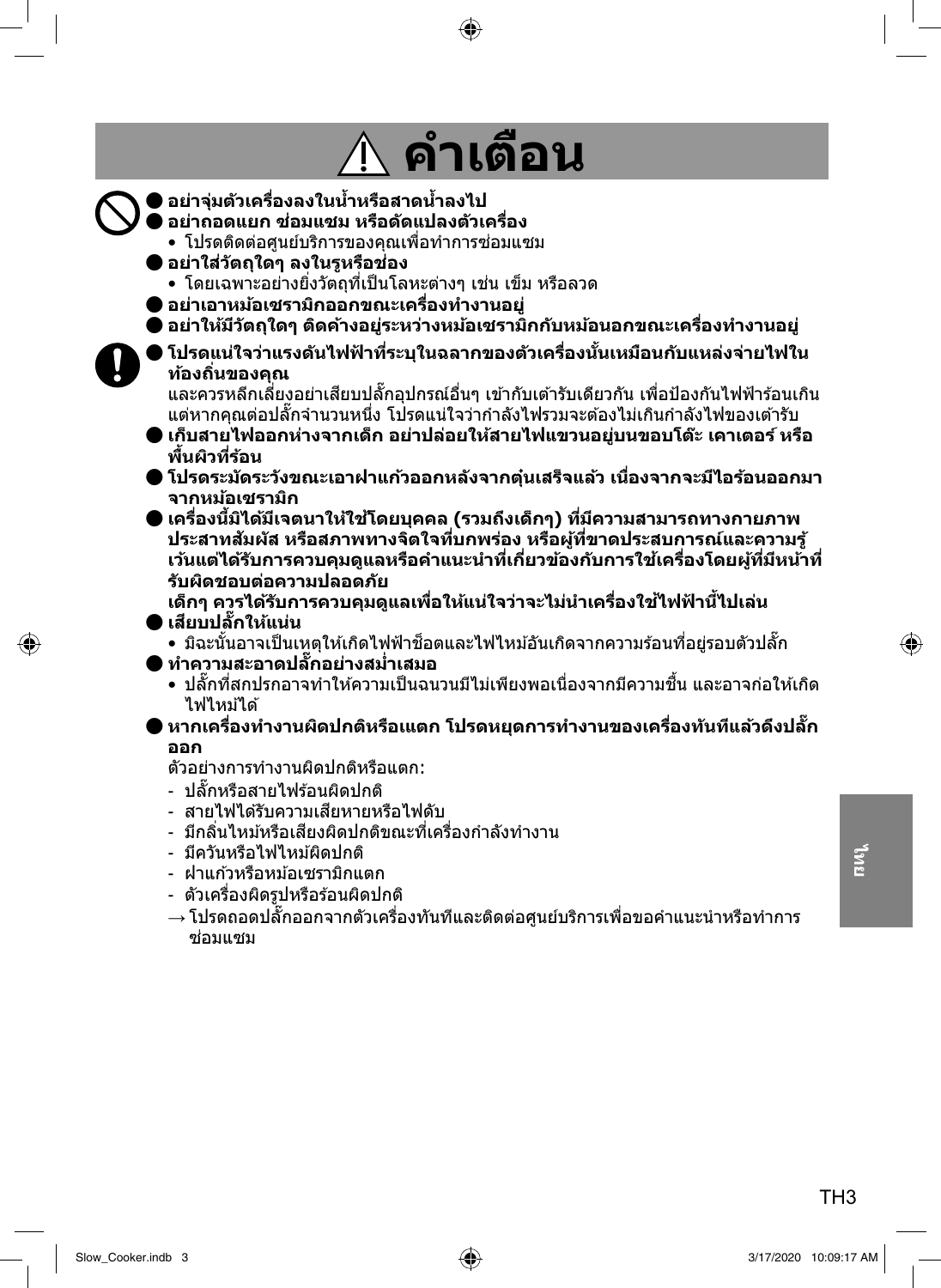## **ขอควรระว ้ งเพั อความปลอดภ ืѷ ยั**

#### **ขอควรระว ง ้ ั**

♠

#### **เพอปืѷ ้องกนมั ใหิ เก้ ดไฟฟ ิ ้าช็ อตเพลงไหม ิ จากไฟฟ ้ ้าลดวงจร ั ไฟไหม บาดเจ ้ ็บ หรอคว ื นั**

ƪ **อยาเปล ่ ยนอะไหล ีѷ ใดๆ ของต ่ วเคร ั องด ืѷ วยอะไหล ้ ท่ ไมีѷ ใช่ ของแท ่ ้**

- ƪ **อยาต่ นในหม ุ๋ อนอกโดยตรง โปรดใช ้ หม้ อเซราม ้ กิ**
- ƪ **อยาเป่ ิดสวตชิ ขณะท ์ หมีѷ อต้ นไฟฟ ุ๋ ้าควาหร ํѷ อวางตะแคงอย ื ู่**
- อย่าปิดฝาแก้วหรือวางตัวเครื่องลงบนผ้า กระดาษ หรือวัสดที่สามารถติดไฟขณะเครื่อง **กาลํ งทั างาน ํ**
- ) อย่าให้หม้อเชรามิกสัมผัสกับเปลวไฟหรือแหล่งความร้อนอื่นใดเพื่อทำอาหารทก **ประเภท**
- อย่าสัมผัสพื้นผิวใดๆ ขณะร้อน ใช้ถงมือจับของร้อนหรือผ้าเพื่อยกฝาแก้วหรือหม้อ **เซรามกออก ิ**
- ƪ **อยาใช ่ เคร ้ องในสถานท ืѷ ดีѷ งตั อไปน ่ :ีҟ**
	- ่ ในบริเวณที่อาจมีน้ำกระเด็น มีความชื่น หรืออยู่ใกล้กับแหล่งความร้อน
	- ้ พื้นผิวที่ไม่เรียบหรือพรม พรมไฟฟ้า ผ้าปูโต๊ะ (พลาสติกที่ทำจากเอธีลีน) หรือวัตถุอื่นๆ ที่ไม่ สามารถทนอุณหภูมิสูงได้
	- ้ ใกล้กำแพงหรือเฟอร์นิเจอร์ (เนื่องจากอาจทำให้การตกสีหรือผิดรูปได้)
	- บริเวณที่เด็กสามารถเอื้อมถึง
- ƪ **อยาปล ่ อยเคร ่ องท ืѷ งไว ิҟ ขณะท ้ เคร ีѷ องก ืѷ าลํ งทั างานอย ํ ู่**
	- ขณะปล่อยเครื่องทิ้งไว้ โปรดปิดเครื่อง
- อย่าเทน้ำเย็นหรือจุ่มลงในน้ำเย็นขณะที่หม้อเชรามิกยังร้อนอยู่ เพื่อหลีกเลี่ยงมิให้หม้อ เชรามิกแตกร้าว
- ƪ **อยาต่ นอาหารเก ุ๋ นกว ิ าความจ ่ ทุ แนะน ีѷ ํา (ประมาณ 90% ของความจหมุ อ) เพ ้ อหล ืѷ กี** เลี่ยงมิให้น้ำชุปล้น นอกจากนี้การล้นของน้ำชุปยังขึ้นอยู่กับส่วนผสมที่ใช้อีกด้วย
- อย่าจัดเก็บฝาแก้วหรือหม้อเขรามิกไว้ในต้เย็นหรือช่องทำน้ำแข็ง
- ƪ **อยาใช ่ หม้ อเซราม ้ กเก ิ ็บอาหารหรอของเหลว ื**
- ) อย่าถือตัวเครื่องโดยจับบนหม้อเชรามิก เนื่องจากอาจทำให้หม้อหล่นได้ โปรดแน่ใจว่า **ถอบนด ื ามจ ้ บทั งสองด ัҟ าน้**
- อย่าใช้อุปกรณ์ทำอาหารที่มีมุมหรือขอบคมเพื่อจับหม้อเชรามิก เพราอาจทำให้หม้อ **เซรามกเก ิ ดรอยข ิ ดขี วนหร ่ อได ื ร้บความเส ั ยหาย ี**
- ƪ **โปรดแนใจว ่ าได ่ จ้บปล ั กในขณะถอดปล Ҡั ก ห Ҡั ามด ้ งสายไฟเด ึ ็ดขาด**
- $^\prime$  คณจะต้องต๋นอาหารโดยวางหม้อเชรามิกลงในตัวเครื่องและปิดด้วยฝาแก้ว
- ƪ **ควรเก็บรกษาให ั หม้ อต้ นไฟฟ ุ๋ ้าแหงอย ้ เสมอ โดยเฉพาะอย ู่ างย ่ งหม ิѷ อนอก ้**
- ƪ **ใหเคร ้ องท ืѷ างานบนพ ํ นผืҟ วทิ สะอาด เร ีѷ ยบ แข ี ็ง และแหง้**
- ƪ **ในกรณีทใชีѷ งานเป ้ ็นเวลานาน (มากกวา 8 ช ่ วโมง) โปรดแน ѷั ใจว ่ าได ่ ใช้ โหมด "Auto" ้ แทนโหมด "High" (รน NF-N50A และ NF-N30A เท ุ่ าน่ น)ัҟ**
- ƪ **ถอดปลกออกหากเคร Ҡั องไม ืѷ ม่ การใช ี งาน ้**
- ไม่ควรใช้ส่วนผสมต่างๆ เช่น ปู และหอยแครง (เพื่อหลีกเลี่ยงมิให้หม้อเชรามิกเกิดรอย **ขดขี วน) ่**
- ) พื้นผิวที่นำความร้อน (หม้อนอกและตัวเครื่อง) จะขึ้นอยู่กับความร้อนที่หลงเหลืออยู่ **หลงใชั งานเสร ้ ็จ ปลอยให ่ หม้ อเย ้ ็นลงกอนท ่ จะส ีѷ มผั สหร ั อทื าความสะอาด ํ**
- ƪ **ผลตภิ ณฑั น์ สีҟ าหร ํ บการใช ั งานในคร ้ วเร ั อนเท ื าน่ นัҟ**
- ์) ตรวจสอบให้แน่ใจว่าได้ทำความสะอาดเครื่องแล้วโดยเฉพาะบริเวณที่สัมผัสกับอาหาร **หลงจากใช ้ งาน (โปรดด ้ หนู า TH7 "ข ้ อควรปฏ ้ บิ ตัหลิ งการใช ั งาน") ้**

◈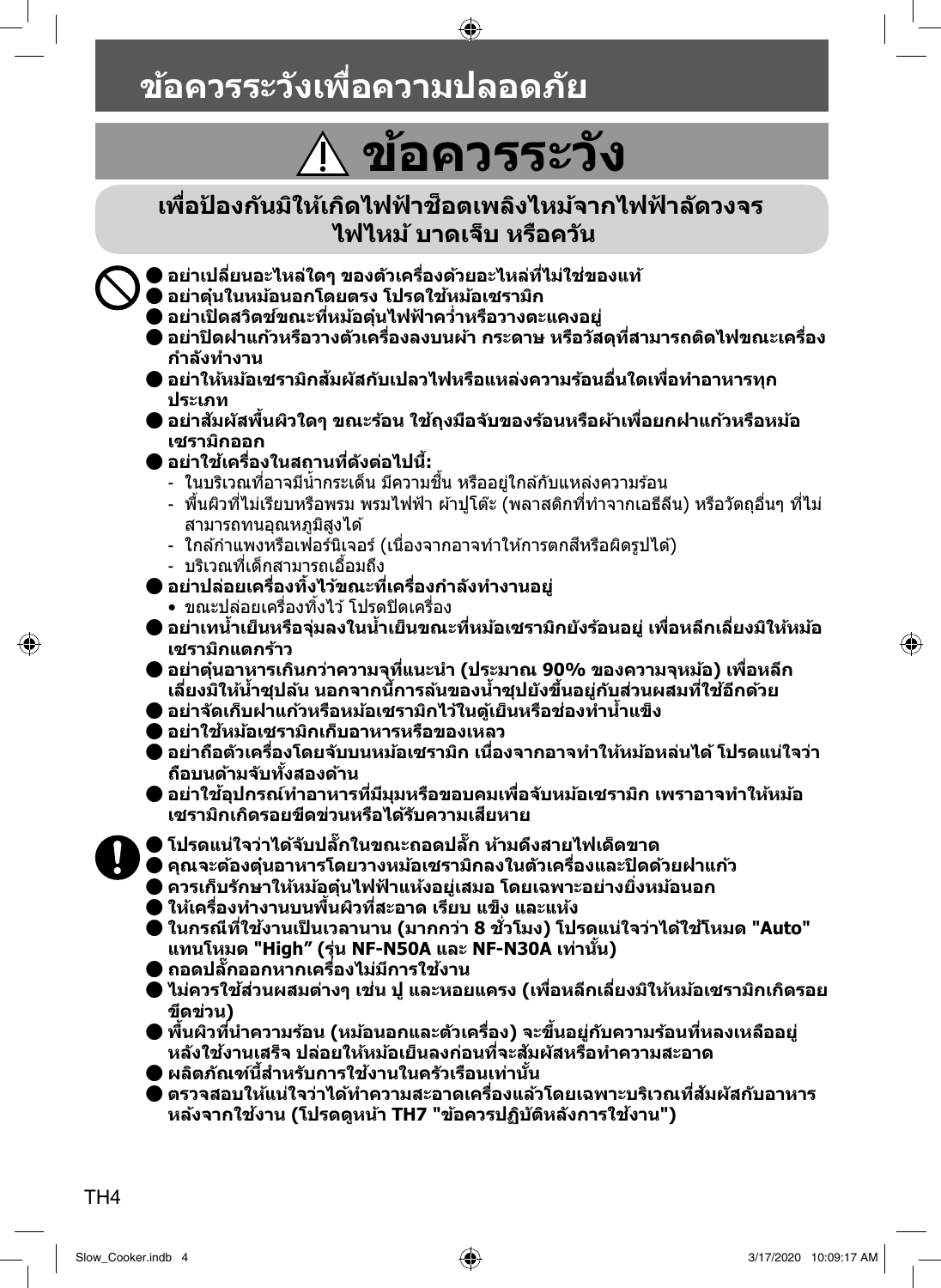## **รายละเอยดส ี วนประกอบ ่**



 $\bigoplus$ 

TH<sub>5</sub>

Slow\_Cooker.indb 5 3/17/2020 10:09:18 AM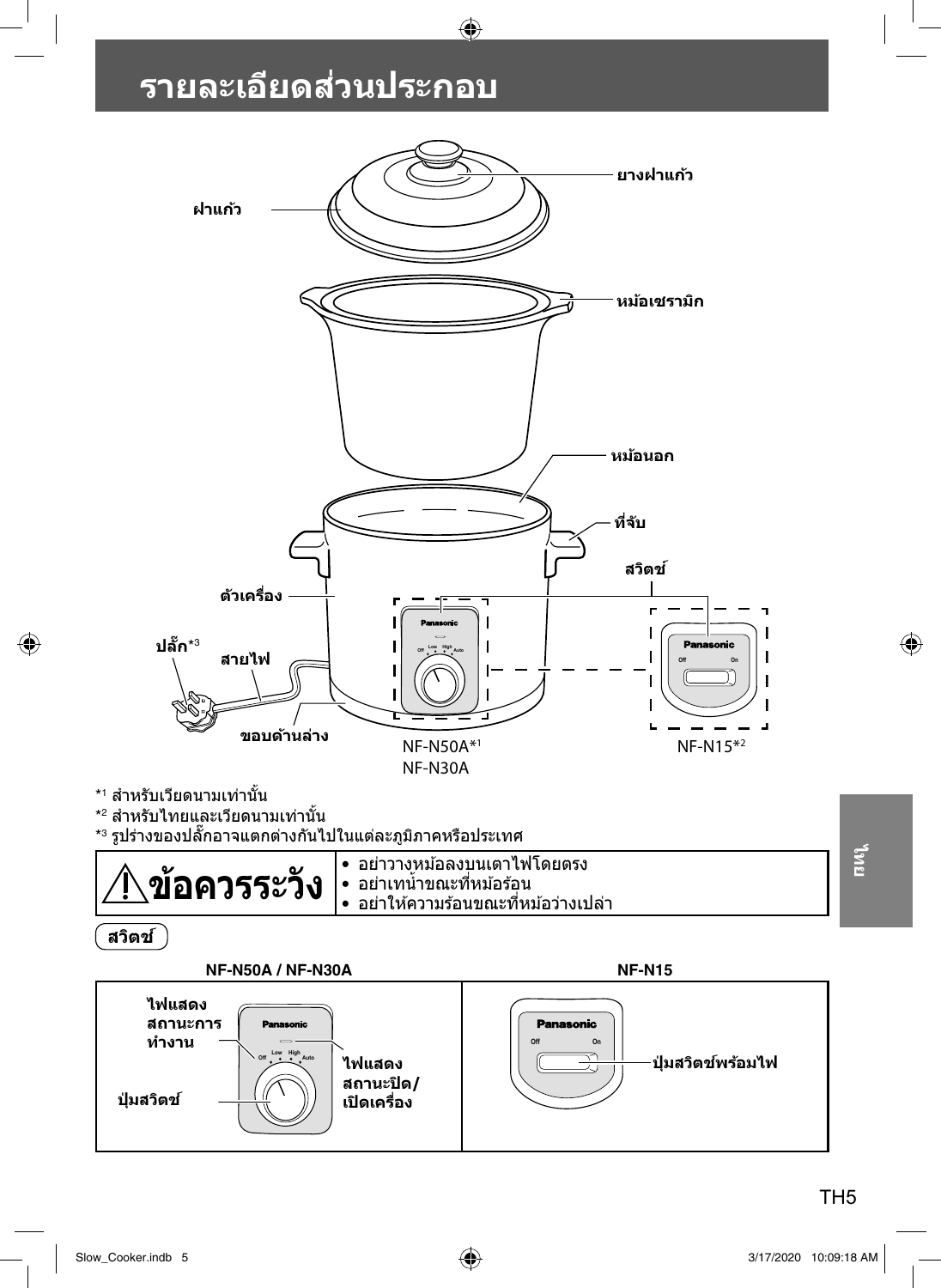# **วธิการใช ี งาน ้**

#### **หมายเหต:ุ**

- ล้างหม้อเซรามิกและฝาแก้วและเช็ดให้แห้งก่อนใช้งานครั้งแรก
- โปรดระมัดระวังขณะยกหม้อเซรามิกออกจากตัวเครื่อง โปรดแน่ใจว่าได้ยกหม้อเซรามิกออกแล้วก่อน ทำการเคลื่อนย้าย
- เครื่องหินเคลือบของแท้ซึ่งอบด้วยความร้อนสง หม้อเซรามิกแต่ละอันจึงแตกต่างกันไปบ้างเล็กน้อย ซึ่ง ี เอกลักษณ์เฉพาะตัวนี้อาจส่งผลให้ฝาแก้วโยกบ้างเล็กน้อยและไม่ถือเป็นปัญหา

 $\bigoplus$ 

- การทำอาหารด้วยความร้อนต่ำจะไม่มีการปล่อยไอน้ำออกมา จึงไม่ทำให้สูญเสียน้ำ รสชาติ และ โภชนาการมากนัก
- หลังจากใช้หม้อเซรามิกเสร็จแล้ว บางครั้งอาจมี ``รอยเส้น″ อยู่ที่ด้านในและนอกผิวของหม้อ รอยประเภท นี้จะปรากภอย่บนเฉพาะบริเวณพื้นผิวเท่านั้น ซึ่งถือเป็นเรื่องปกติ
- เพื่อให้เครื่องมีอายุการใช้งานได้นาน โปรดปฏิบัติตามตารางการทำอาหารสูงสุด ตารางการทำอาหาร สูงสุดที่แนะนำสำหรับโหมด "Low" และ "Auto" คือ 12 ขัวโมง และสำหรับโหมด "High" คือ 8 ขัวโมง โปรดรอให้เครื่องเย็นลงก่อนที่จะเริ่มทำอาหารครั้งต่อไป
- เวลาการทำอาหารอาจแตกต่างกันไป ขึ้นอย่กับเมนอาหารและส่วนผสมของแต่ละเมน
- **1 วางหมอเซราม ้ กลงในต ิ วเคร ั อง หล ืѷ งจากท ั ีѷ ใสส่ วนผสมลงในหม ่ อเซราม ้ กแล ิ ว ให ้ ป้ิด ดวยฝาแก ้ ว้**



 $2$  เสียบปลั๊กเข้ากับแหล่งจ่ายไฟหลังจากที่ **เลอนสว ืѷ ตชิ ไปท ์ ตีѷ าแหน ํ ง "Off" ่**

#### **NF-N50A / NF-N30A**







 $\mathbf{3}$  การตั้งค่าสวิตช์



**4 ปรบเวลาการท ั าอาหารและต ํ งคัҟ าท่ เหมาะ ีѷ สมทสีѷ ดุ**

- อย่าเปิดฝาแก้วบ่อยครั้งเกินไปในขณะที่เครื่อง ึกำลังทำงานเพื่อหลีกเลี่ยงการสฌเสียความร้อน
- "Low" เป็นฟังก์ชันสำหรับการทำสตูว์หรืออุ่น ื่อาหาร จึงไม่มีการต้มส่วนผสม
- "High" เป็นฟังก์ชันสำหรับการทำอาหารหรือต้มใน ี่ ช่วงเวลาสั้นๆ คณควรคอยตรวจสอบดหากตั้งค่าไว้ ที่ "High"
- "Auto" เป็นฟังก์ชันที่เหมาะสำหรับการทำอาหาร ้ ครั้งละน้อยๆ ช่วงกลางวันหรือกลางคืน
- **5 หลงใชั งานเสร ้ ็จแลว ให ้ ต้ งสว ัҟ ตชิ ไปท ์ ีѷ ตาแหน ํ ง "Off" จากน ่ นปัҟ ิดสวตชิ แหล ์ งจ่ าย่ ไฟและถอดปลกออก Ҡั**



TH6

⊕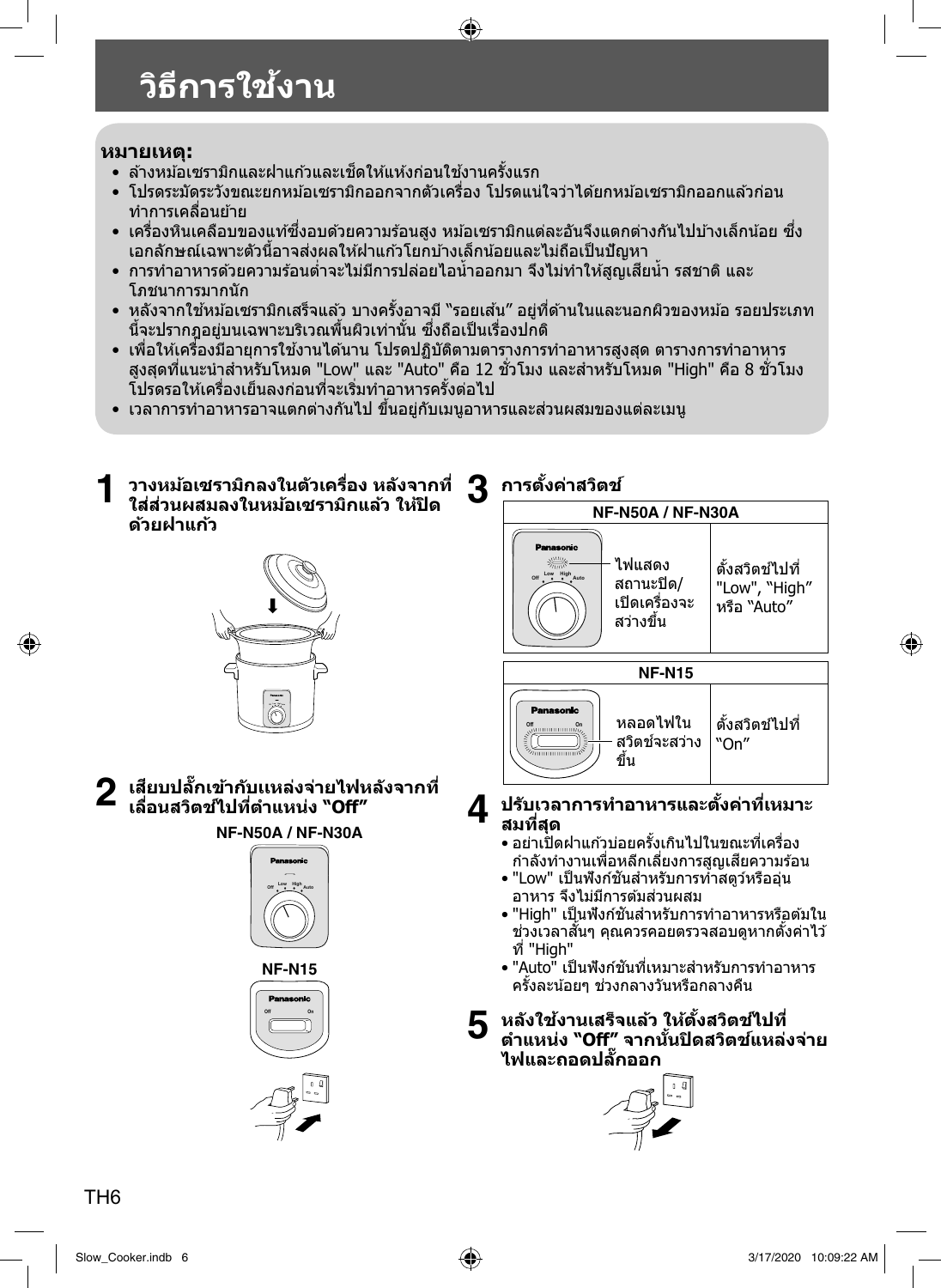# **ขอควรปฏ ้ บิ ตัหลิ งการใช ั งาน ้**

### **การทาความสะอาด ํ**

⊕

#### **หมายเหต:ุ**

- อย่าใช้น้ำยาทำความสะอาดที่มีถุทธิ์กัดกร่อนหรือฝอยโลหะที่มีความคมเพื่อทำความสะอาดหม้อเซรามิก ิหรือฝาแก้ว เนื่องจากอาจข่วนพื้นผิวและทำให้แก้วแตกได้
- ก่อนทำความสะอาดโปรดแน่ใจว่าได้ปิดไฟและถอดสายไฟออกจากตัวเครื่องแล้ว
- โปรดแน่ใจว่าเครื่องเย็นลงเรียบร้อยแล้วก่อนทำความสะอาด
- ∙ อย่าจุ่มตัวเครื่องลงในน้ำหรือของเหลวใดๆ
- ก่อนทำความสะอาดตัวเครื่อง โปรดแน่ใจว่าได้ยกฝาแก้วและหม้อเซรามิกออกจากตัวเครื่องแล้ว

ำทำความสะอาดตัวเครื่องและส่วนต่างๆ ของหม้อตุ๋นไฟฟ้าดังต่อไปนี้:

้ ตัวเครื่อง

• ทำความสะอาดพื้นผิวของตัวเครื่องด้วยผ้าน่มหมาดๆ เช็ดให้แห้งด้วยผ้าน่ม

ฝาแกว้

⊕

• สามารถล้างด้วยน้ำยาล้างจานได้

#### หม้อเซรามิก

- ล้างด้วยน้ำยาล้างจานหรือน้ำสบู่อุ่นๆ โดยใช้ผ้า ฟองน้ำ หรือแผ่นทำความสะอาด พลาสติก เช็ดให้แห้งด้วยผ้าน่ม
- อย่าจ่มหม้อเซรามิกลงในน้ำหรือของเหลวใดๆ นานจนเกินไป

#### หม้อนอก

• ล้างด้วยผ้าเปียกหมาด แผ่นขัด สเปรย์เล็กน้อยด้วยน้ำยาทำความสะอาด ื่อเนกประสงค์ชนิดอ่อน เพื่อทำให้หม้อเงางามเหมือนเดิม โปรดแน่ใจว่าได้เก็บรักษาหม้อนอกให้แห้งอย่เสมอ

#### **หมายเหต:ุ**

• เศษน้ำส้มสายชหรือเกลืออาจทำให้เกิดการสึกกร่อนได*้* 

#### ขอบด้านล่าง

• ทำความสะอาดด้วยผ้านุ่มหมาดที่สะอาด เช็ดให้แห้งด้วยผ้านุ่ม













TH<sub>7</sub>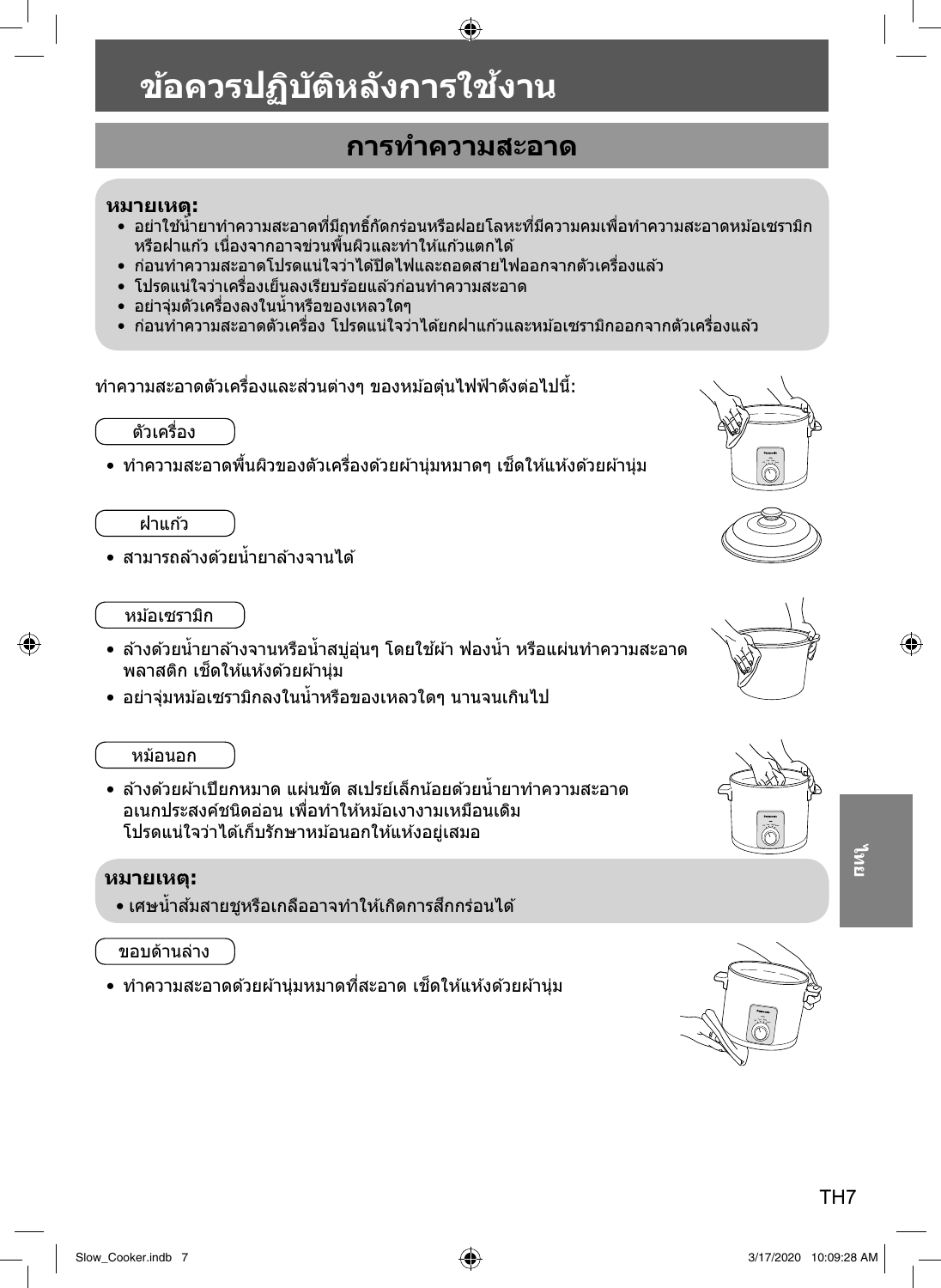# **ขอม้ ลจู าเพาะ ํ**

 $\mathcal{L}$ 

 $\bigcirc$ 

| หมายเลขร่น                                    |            | NF-N50A<br>(สำหรับเวียดนาม<br>เท่านั้น) | NF-N30A                        | <b>NF-N15</b><br>(สำหรับไทยและเวียดนาม<br>เท่านั้น) |
|-----------------------------------------------|------------|-----------------------------------------|--------------------------------|-----------------------------------------------------|
| แหล่งจ่ายไฟ                                   |            |                                         | $220$ V $\sim$ 50 - 60 เฮิรตซ์ |                                                     |
| ี่กำลังไฟ                                     | ด่ำ        | 155                                     | 120                            |                                                     |
| (W)                                           | สูง        | 260                                     | 180                            | 110                                                 |
|                                               | อัตโนมัติ  | 190 - 260                               | 140 - 180                      |                                                     |
| ี ความจของหม้อ (L)                            |            | 5.0                                     | 3.0                            | 1.5                                                 |
| ิความจุในการทำอาหาร<br>(L)                    | 4.5<br>2.7 |                                         | 1.3                            |                                                     |
| ขนาดเครื่อง<br>(โดยประมาณ)<br>ก × ย × ส (มม.) |            | $340 \times 293 \times 279$             | $290 \times 246 \times 271$    | $231 \times 204 \times 197$                         |
| ี น้ำหนัก (โดยประมาณ)<br>(กก.)                |            | 5.2                                     | 3.6                            | 2.3                                                 |

 $\bigcirc$ 

TH8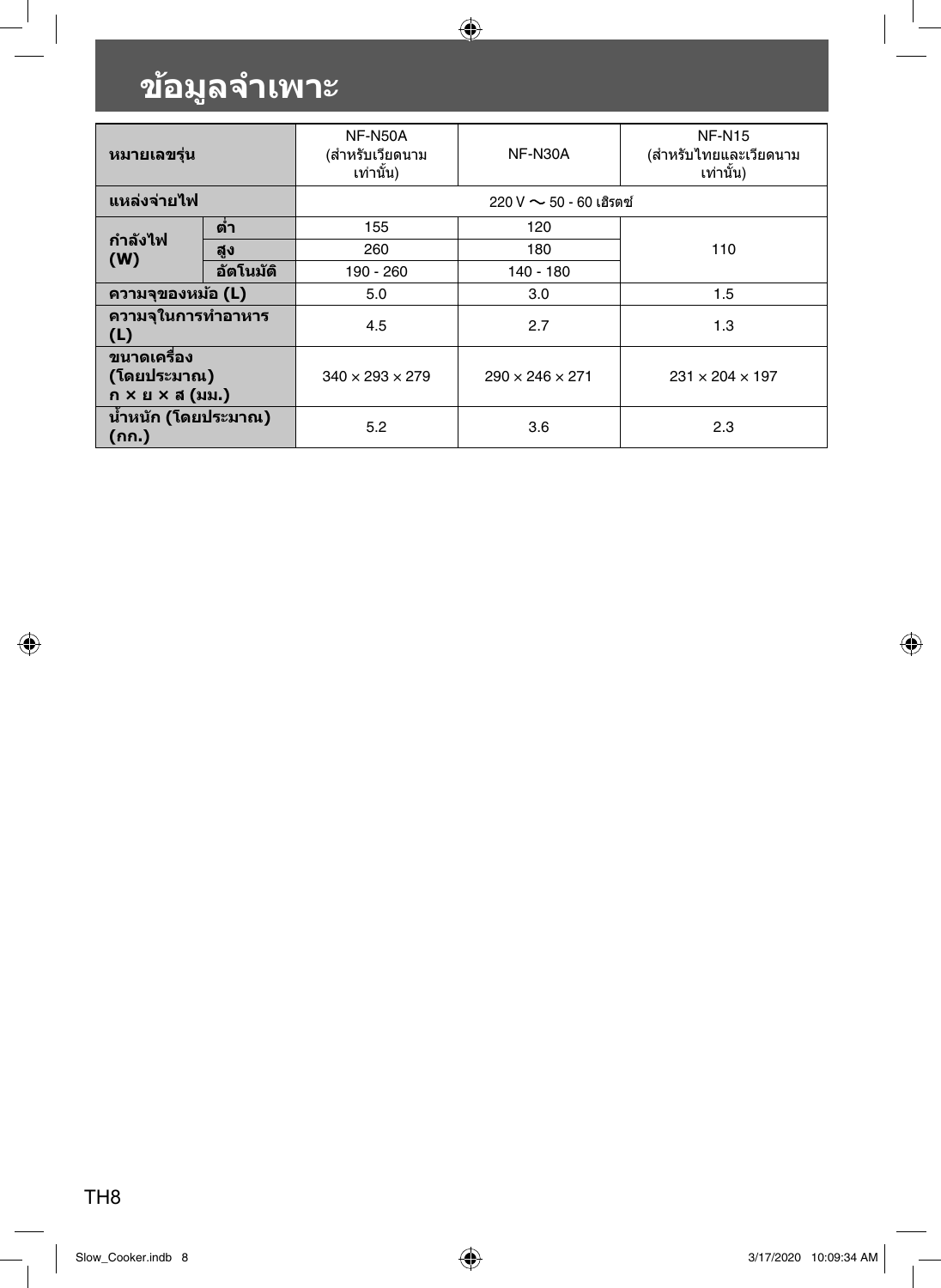Cảm ơn quý khách đã mua sản phẩm của Panasonic.

- Hãy đọc kỹ Hướng dẫn sử dụng này để có thể sử dụng sản phẩm đúng cách và an toàn.
- Trước khi sử dụng sản phẩm, **hãy đặc biệt chú ý tới phần Chú ý về an toàn**.
- Hãy giữ Hướng dẫn sử dụng này để tham khảo về sau.
- Panasonic sẽ không chịu bất kỳ trách nhiệm nào nếu sử dụng sai sản phẩm, hoặc không tuân theo các hướng dẫn này.

## **Chú ý về an toàn Đảm bảo tuân thủ theo các hướng dẫn này**

**Để tránh các tai nạn hoặc thương tích cho người dùng, người khác, và gây thiệt hại về tài sản, hãy thực hiện theo hướng dẫn bên dưới đây.**

**■ Các chỉ báo sau đây cho biết mức độ thiệt hại khi vận hành sai.**

**CẢNH BÁO Gây thương tích nghiêm trọng hoặc tử vong.**

**CHÚ Ý Gây nguy hiểm hoặc thương tích hoặc thiệt hại về tài sản.**

**■ Các biểu tượng này được phân loại và giải thích như sau.** 



◈

 **Biểu tượng này chỉ lệnh cấm. Biểu tượng này chỉ yêu cầu bắt buộc phải tuân theo.**

# **CẢNH BÁO**

#### **Để tránh điện giật, hỏa hoạn gây ra do đoản mạch, cháy, thương tích hoặc bốc khói.**

- ƪ **Không bật thiết bị nếu không có gì trong Ngăn Sứ Rời.**
	- ƪ **Không sử dụng nếu Nắp Thủy Tinh hoặc Ngăn Sứ Rời bị nứt hoặc sứt.**
	- ƪ **Không đặt bất kỳ dụng cụ nấu ăn nào bên trong Ngăn Sứ Rời khi đang nấu ăn.**
- ƪ **Không làm hỏng dây điện và phích cắm.**
- ƪ **Không dùng thiết bị nếu dây điện và phích cắm bị hỏng hoặc lỏng phích cắm.**
	- Nếu dây điện bị hỏng, phải do nhà sản xuất, trung tâm bảo hành hoặc người có chuyên môn tương tự thay thế để tránh hư hỏng.
- ƪ **Không cắm hoặc rút phích cắm bằng tay ướt.**
- ƪ **Không vận hành thiết bị khi dây điện bị xước.**

♠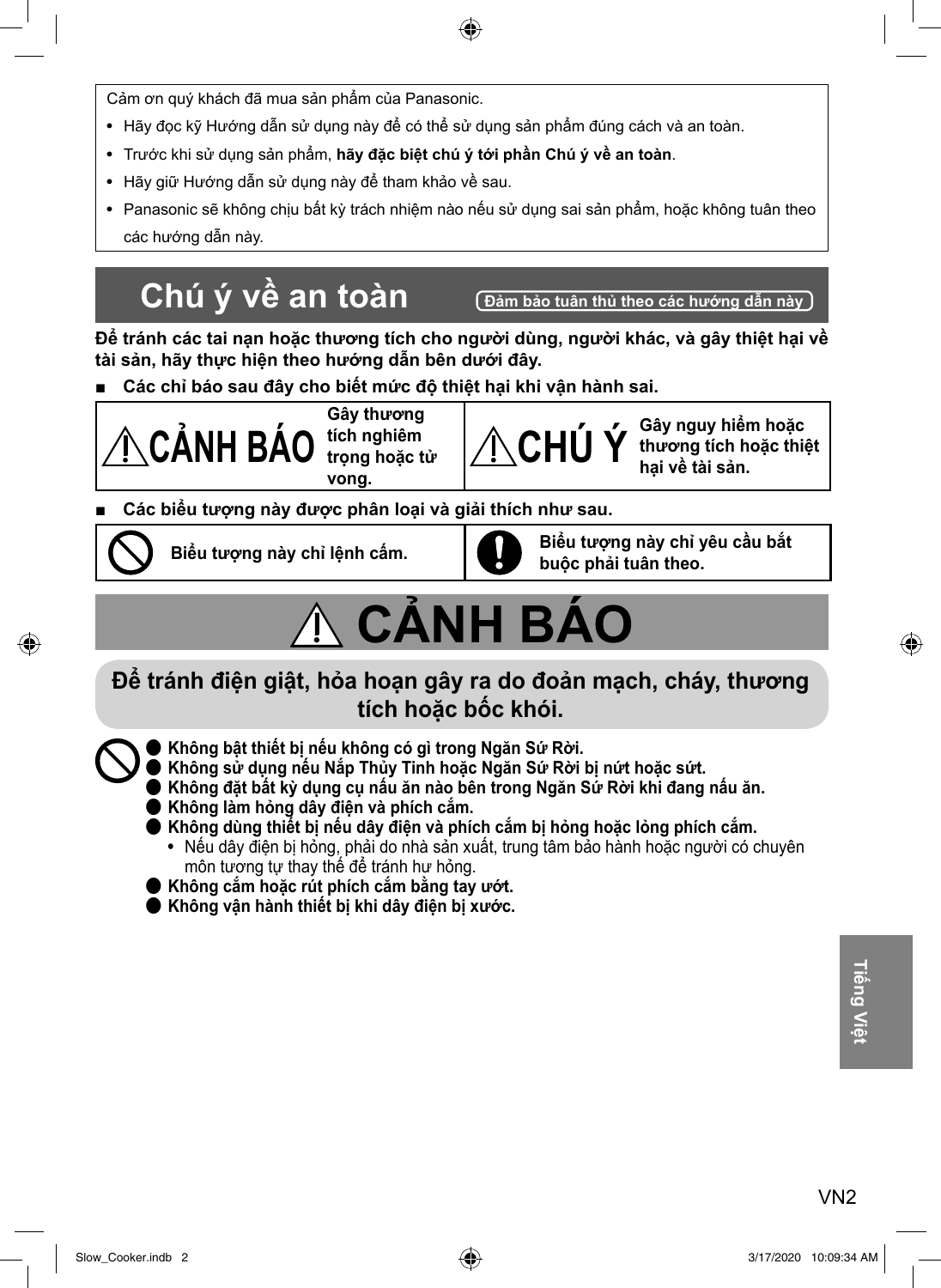## **Chú ý về an toàn**

# **CẢNH BÁO**

♠

- ƪ **Không ngâm Thân Nồi vào nước hoặc để nước bắn vào.**
	- ƪ **Không tháo rời, sửa chữa hoặc thay đổi cấu trúc của thiết bị.**
	- Hãy liên hệ với trung tâm bảo hành để sửa chữa.
	- ƪ **Không cho bất kỳ vật gì vào trong lỗ thông hơi hoặc khoảng trống của thiết bị.**
	- Đặc biệt là các vật kim loại như ghim hoặc dây điện.
	- ƪ **Không tháo Ngăn Sứ Rời khi thiết bị đang hoạt động.**
	- ƪ **Không để bất kỳ vật nào bị kẹt giữa Ngăn Sứ Rời và Ngăn Bảo Vệ khi thiết bị đang hoạt động.**
- 

⊕

ƪ **Đảm bảo rằng điện áp chỉ định trên nhãn thiết bị giống với điện áp địa phương.** Đồng thời tránh cắm các thiết bị khác vào cùng ổ cắm để tránh quá nhiệt do điện. Tuy nhiên, nếu đang kết nối một số phích cắm, đảm bảo tổng lượng điện năng không vượt quá điện năng định mức của ổ cắm.

- ƪ **Để Dây Nguồn tránh xa tầm tay trẻ em. Không để Dây Nguồn vắt lên cạnh bàn, mặt bàn hoặc bề mặt nóng.**
- ƪ **Cẩn thận khi mở Nắp Thủy Tinh sau khi nấu vì hơi nước nóng sẽ thoát ra khỏi Ngăn Sứ Rời.**
- ƪ **Thiết bị này không dành cho những người (kể cả trẻ em) có thể chất, giác quan hoặc tinh thần yếu hoặc những người thiếu kinh nghiệm và hiểu biết sử dụng, trừ khi có người bảo hộ an toàn hướng dẫn hoặc giám sát họ cách sử dụng thiết bị. Nên giám sát trẻ em để chúng không nghịch thiết bị.**
- ƪ **Cắm chặt phích cắm.**
	- Nếu không có thể gây điện giật và hỏa hoạn do nhiệt sinh ra xung quanh phích cắm.
- ƪ **Vệ sinh phích cắm thường xuyên.**
- Phích cắm bẩn có thể gây cách điện kém do ẩm ướt, và có thể gây hỏa hoạn.
- ƪ **Khi xảy ra hư hỏng hay hoạt động bất thường, hãy dừng ngay hoạt động của thiết bị và rút phích cắm.**

Ví dụ về hư hỏng hay hoạt động bất thường:

- Phích cắm hoặc dây điện nóng bất thường.
- Dây điện bị hỏng hoặc mất điện.
- Mùi khét hay tiếng ồn bất thường trong quá trình hoạt động.
- Phát ra khói hay lửa bất thường.
- Nắp Thủy Tinh hoặc Ngăn Sứ Rời bị nứt.
- Thân Nồi bị biến dạng hoặc nóng bất thường.
- $\rightarrow$  Hãy tháo phích cắm thiết bị ngay lập tức và liên hệ với trung tâm bảo hành để được hướng dẫn hoặc để sửa chữa.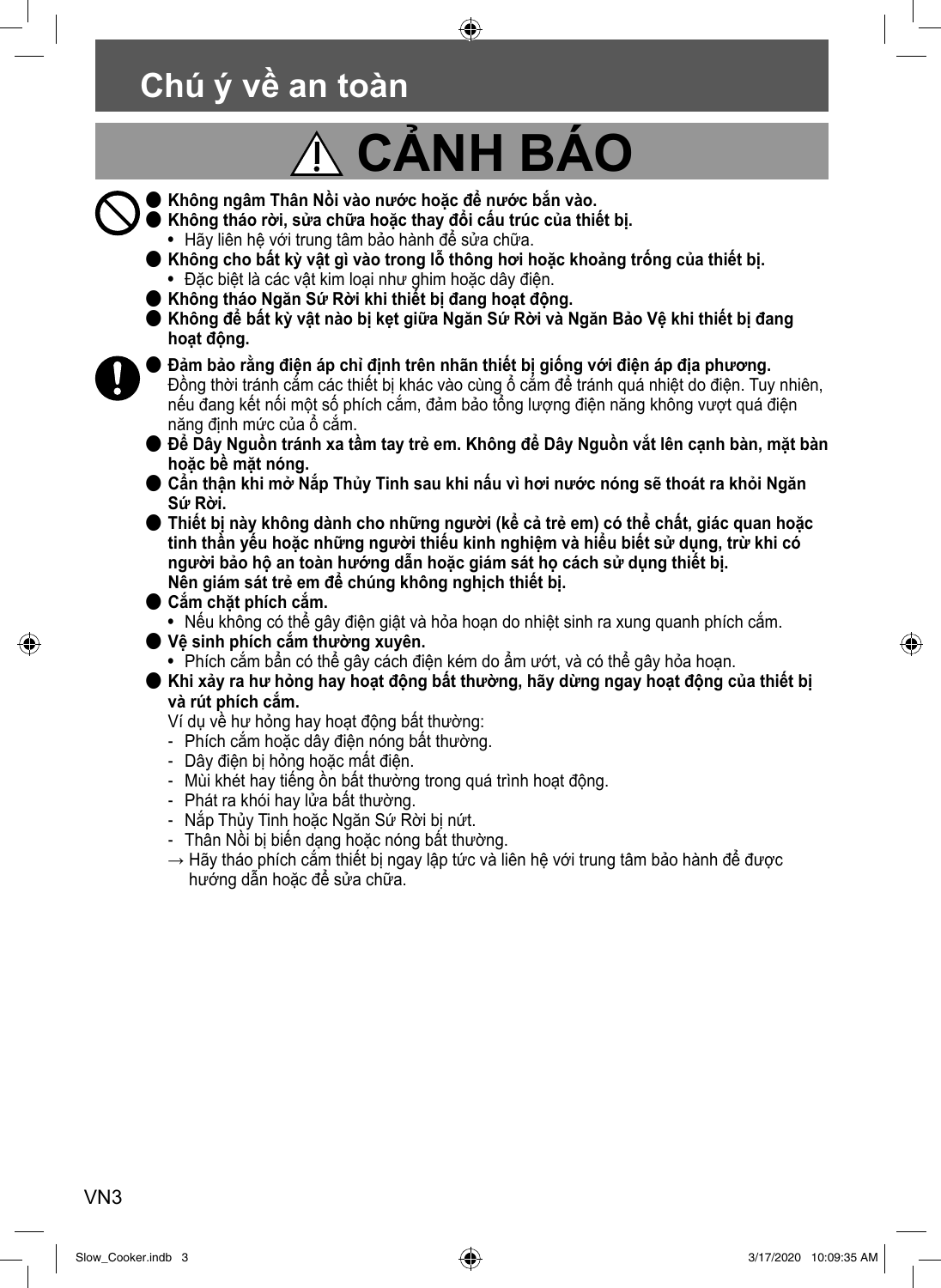# **CHÚ Ý**

#### **Để tránh điện giật,hỏa hoạn gây ra do đoản mạch, cháy, thương tích hoặc bốc khói.**

ƪ **Không thay thế bất kỳ bộ phận nào của thiết bị bằng phụ tùng không chính hãng.** ƪ **Không nấu trực tiếp trong Ngăn Bảo Vệ. Sử dụng Ngăn Sứ Rời.**

- ƪ **Không bật khi Nồi Nấu Chậm đang ở trạng thái lộn ngược hoặc đặt nghiêng về một bên.**
- ƪ **Không dùng vải, giấy hoặc các vật liệu dễ cháy tương tự để lót hoặc phủ lên nắp thủy tinh khi thiết bị đang hoạt động.**
- ƪ **Không để Ngăn Sứ Rời tiếp xúc với lửa hoặc bất kỳ nguồn nhiệt nào khác để thực hiện bất kỳ thao tác nấu ăn nào.**
- ƪ **Không chạm vào các bề mặt nóng khi đang ở trạng thái nóng. Sử dụng găng tay chuyên dùng cho lò nướng hoặc một miếng vải để mở Nắp Thủy Tinh hoặc tháo Ngăn Sứ Rời.**
- ƪ **Không sử dụng thiết bị ở những nơi sau:**
	- Trong một khu vực mà có thể xảy ra tình trạng bắn tóe nước, tiếp xúc với hơi ẩm hoặc gần nguồn nhiệt.
	- Bề mặt không bằng phẳng hay thảm thường, thảm điện, khăn trải bàn (bằng nhựa ethylene) hoặc các vật dụng khác không thể chịu được nhiệt độ cao.
	- Gần một bức tường hay đồ nội thất. (Điều này có thể gây ra tình trạng biến màu hoặc biến dạng.)
	- Tại nơi trong tầm với của trẻ em.
- ƪ **Chú ý tới thiết bị khi đang vận hành.**
	- Khi không thể chú ý tới thiết bị, hãy tắt nguồn.
- ƪ **Không đổ nước lạnh hoặc ngâm vào nước lạnh nếu Ngăn Sứ Rời đang nóng để tránh xảy ra tình trạng nứt Ngăn Sứ Rời.**
- ƪ **Không nấu nhiều hơn dung lượng nấu tối đa được khuyến nghị (khoảng 90% dung lượng của nồi) để tránh bị tràn. Khả năng tràn cũng phụ thuộc vào các thành phần được sử dụng.**
- ƪ **Không lưu trữ Nắp Thủy Tinh hay Ngăn Sứ Rời vào tủ lạnh hay tủ đông lạnh.**
- ƪ **Không sử dụng Ngăn Sứ Rời để lưu trữ thực phẩm hay chất lỏng.**
- ƪ **Không bê Thân Nồi bằng cách nắm lấy Ngăn Sứ Rời. Điều này có thể khiến thiết bị rơi xuống. Đảm bảo nắm chặt cả hai Tai Nồi.**
- ƪ **Không sử dụng bất kỳ dụng cụ nấu ăn nào có cạnh và góc nhọn để thao tác với Ngăn Sứ Rời. Điều này có thể làm trầy xước và làm hỏng Ngăn Sứ Rời.**
- ƪ **Đảm bảo giữ phích cắm khi rút phích. Không kéo dây điện.**
- ƪ **Phải đặt Ngăn Sứ Rời trong Thân Nồi và đóng Nắp Thủy Tinh khi nấu nướng.**
- ƪ **Luôn giữ Nồi Nấu Chậm khô ráo, đặc biệt là Ngăn Bảo Vệ.**
- ƪ **Vận hành thiết bị trên bề mặt sạch, phẳng, cứng và khô.**
- ƪ **Trong trường hợp sử dụng lâu (hơn 8 giờ), hãy đảm bảo sử dụng chế độ "Auto" (Tự động) thay vì chế độ "High" (Cao) (chỉ áp dụng cho các sản phẩm NF-N50A và NF-N30A).**
- ƪ **Rút phích cắm khi không sử dụng thiết bị.**
- ƪ **Khuyến nghị không sử dụng các nguyên liệu như cua và sò. (Để tránh làm trầy xước Ngăn Sứ Rời)**
- ƪ **Bề mặt bộ phận gia nhiệt (Ngăn Bảo Vệ và Thân Nồi) có nhiệt dư sau khi sử dụng. Để thiết bị nguội đi trước khi chạm vào hay vệ sinh thiết bị.**
- Sản phẩm này được thiết kế chỉ để sử dụng trong gia đình.
- $\blacktriangleright$  Đảm bảo làm sạch phần bề mặt tiếp xúc với thực phẩm sau khi đã sử dụng. (Xem **Trang VN7 "Sau khi Sử dụng".)**

VN4**Tiếng Việt**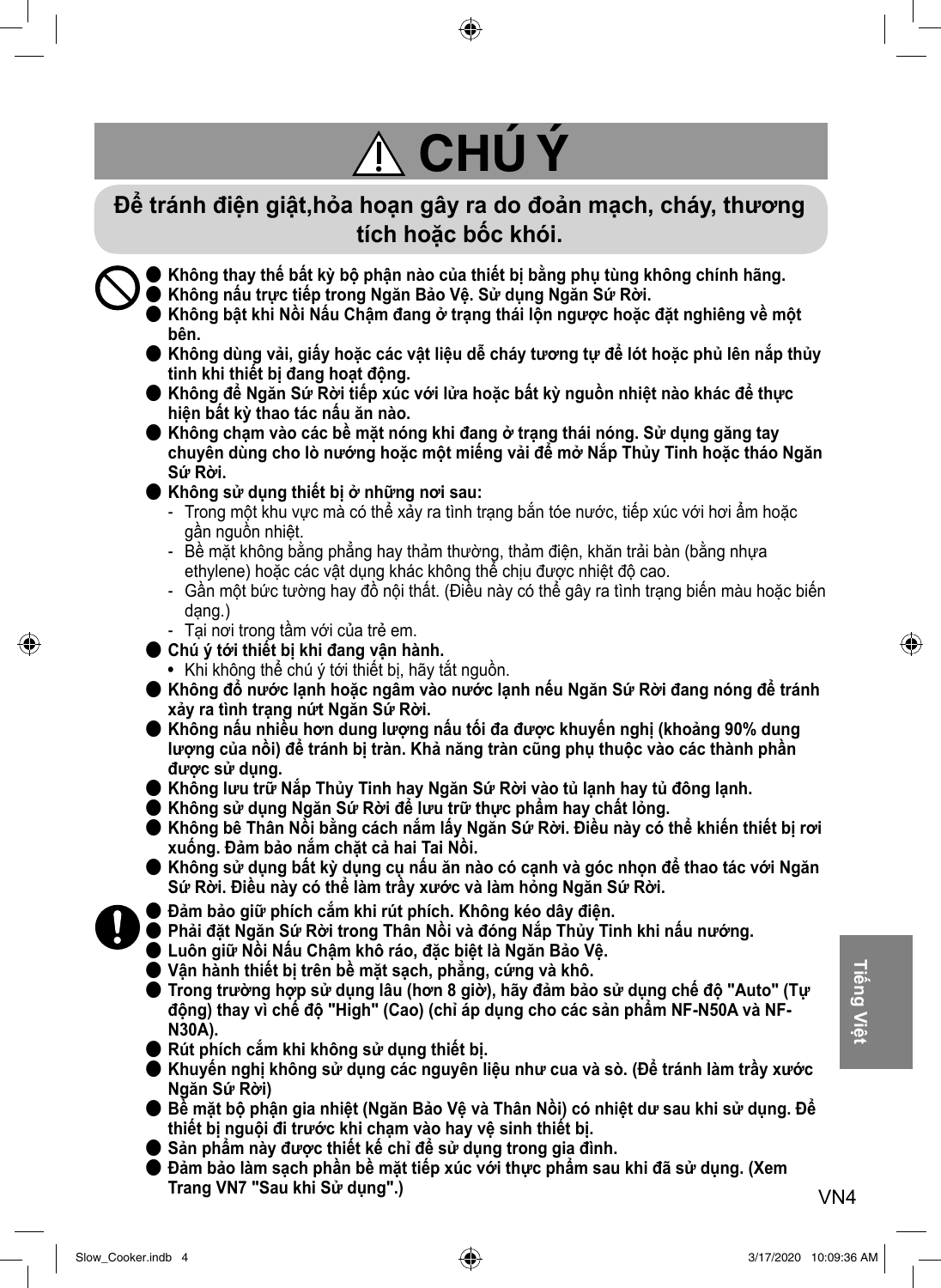## **Các bộ phận**



 $\bigoplus$ 

\*1 Chỉ áp dụng ở thị trường Việt Nam.

\*2 Chỉ áp dụng ở thị trường Thái Lan và Việt Nam.

\*3 Hình dạng của Phích cắm có thể có sự khác biệt tùy theo khu vực hay quốc gia.

| IA CHÚÝ | • Không đặt Ngăn Sứ trực tiếp trên lửa<br>∣• Không đố nước vào khi Ngăn Sứ đang nóng<br>I • Không làm nóng khi ngăn sứ để trống |
|---------|---------------------------------------------------------------------------------------------------------------------------------|
|---------|---------------------------------------------------------------------------------------------------------------------------------|

**Công Tắc**

◈



#### VN5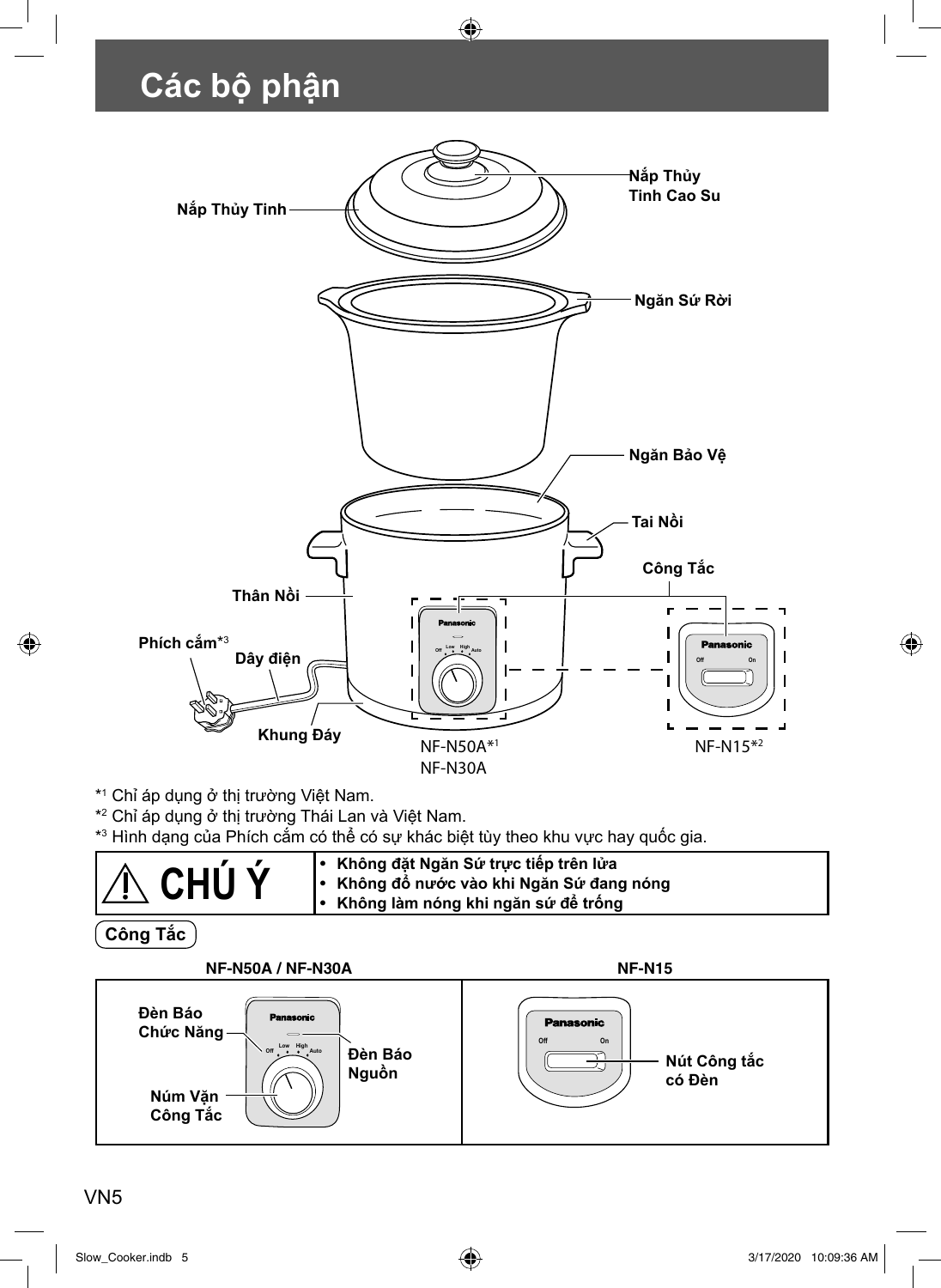## **Hướng dẫn sử dụng**

#### **Lưu ý:**

- Rửa Ngăn Sứ Rời và Nắp Thủy Tinh trước khi sử dụng thiết bị lần đầu và để khô ráo.
- Cẩn thận khi tháo Ngăn Sứ Rời ra khỏi Thân Nồi. Đảm bảo Ngăn Sứ Rời đã được tháo ra hoàn toàn trước khi chuyển đi chỗ khác.

 $\bigoplus$ 

- Đồ gốm đá thường được nung dưới nhiệt độ cực cao. Do đó, Ngăn Sứ Rời có đặc tính độc đáo và hơi khác so với các loại Ngăn Nồi khác. Đặc tính này có thể dẫn đến hiện tượng nắp thủy tinh bị rung khi nấu nướng và không đáng lo ngại.
- Nấu ăn ở nhiệt độ thấp loại bỏ hoàn toàn tình trạng thoát hơi nước, do đó hầu như sẽ không xảy ra tình trạng mất nước, hương vị hoặc dinh dưỡng.
- Sau khi sử dụng Ngăn Sứ Rời trong thời gian dài, các "dấu dạng chân tóc" có thể xuất hiện trên bề mặt bên trong và bên ngoài của nồi. Dấu này chỉ xuất hiện ở bề mặt và là hiện tượng bình thường.
- Để thiết bị có tuổi thọ lâu dài, vui lòng tuân theo thời gian nấu ăn tối đa. Thời gian nấu ăn tối đa được đề xuất cho chế độ "Low" (Thấp) và "Auto" (Tự động) là 12 giờ và chế độ "High" (Cao) là 8 giờ. Vui lòng đợi thiết bị nguội hoàn toàn trước khi bắt đầu lần nấu tiếp theo.
- Thời gian nấu có thể thay đổi tùy thuộc vào công thức và nguyên liệu của quý khách.
- **1 Đặt Ngăn Sứ Rời vào Thân Nồi. Sau khi đặt nguyên liệu vào Ngăn Sứ Rời, hãy đậy Nắp Thủy Tinh.**



**2 Cắm phích vào nguồn điện sau khi xác nhận Công Tắc đang ở vị trí "Off " (Tắt).**

#### **NF-N50A / NF-N30A**





#### **3 Đặt cài đặt công tắc.**



#### **4 Điều chỉnh thời gian nấu và cài đặt phù hợp để có hiệu quả nấu tối ưu.**

- Không mở Nắp Thủy Tinh quá thường xuyên trong khi nấu để tránh mất nhiệt.
- Chức năng "Low" (Thấp) là để hầm hoặc giữ ấm cho các nguyên liệu đã nấu chín. Do đó, chức năng này sẽ không làm sôi nguyên liệu.
- Chức năng "High" (Cao) là để nấu hoặc đun sôi trong một thời gian ngắn. Cần theo dõi thực phẩm khi sử dụng cài đặt "High" (Cao).
- Chức năng "Auto" (Tự động) rất phù hợp để nấu chậm trong cả ngày hoặc qua đêm.
- **5 Sau khi sử dụng, hãy đặt Công Tắc**  về vị trí "Off" (Tắt). Sau đó, tắt nguôn **điện và rút phích cắm.**

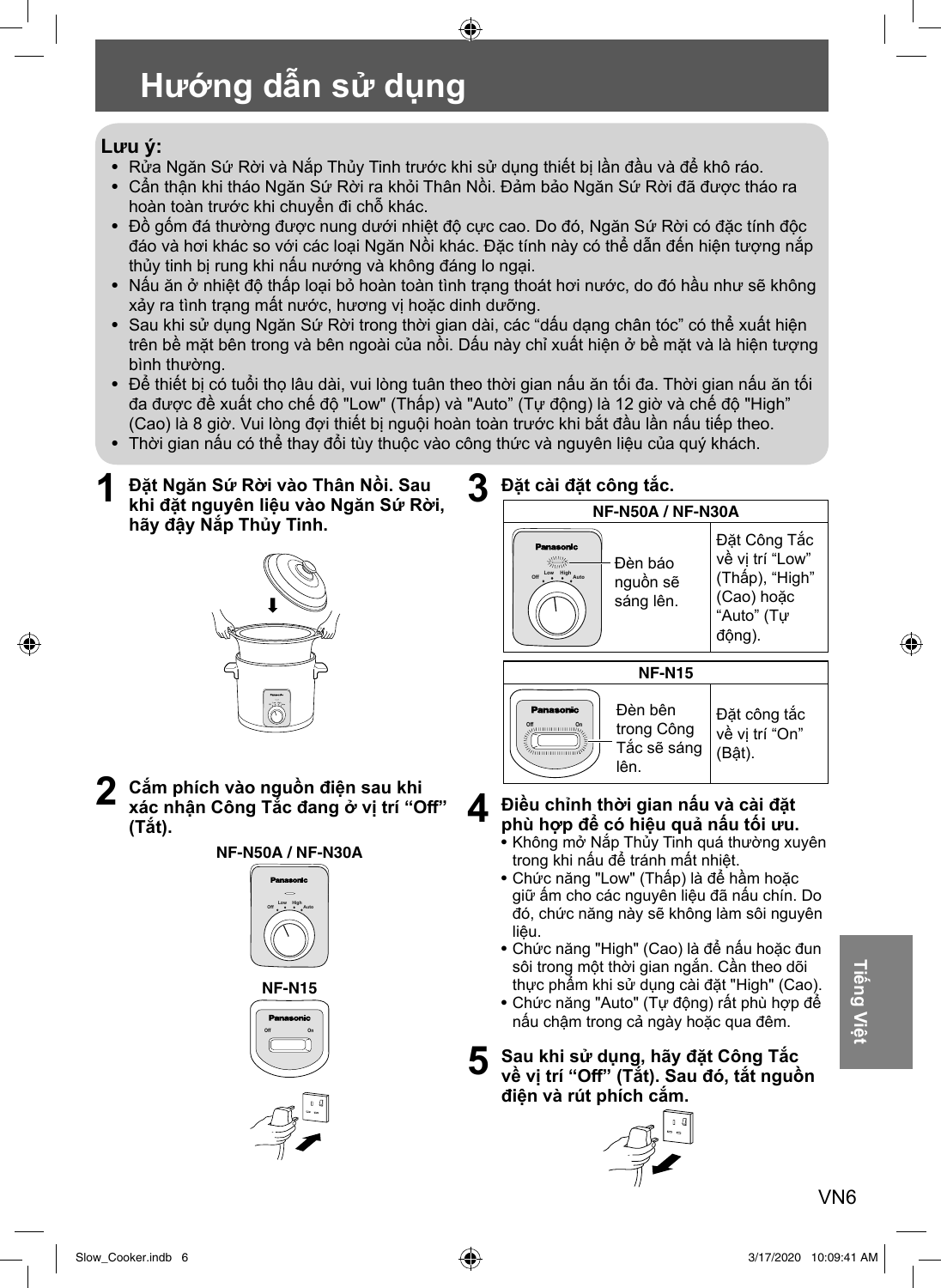### **Sau khi sử dụng**

### **Vệ sinh**

 $\bigoplus$ 

#### **Lưu ý:**

- Không sử dụng chất tẩy rửa có tính ăn mòn mạnh hoặc dụng cụ cọ rửa bằng kim loại sắc nhọn để vệ sinh Ngăn Sứ Rời hoặc Nắp Thủy Tinh. Điều này có thể làm trầy xước bề mặt, dẫn đến tình trạng vỡ thủy tinh.
- Trước khi vệ sinh, đảm bảo TẮT nguồn điện và rút Dây Nguồn khỏi thiết bị.
- Đảm bảo thiết bị đã nguội hoàn toàn trước khi vệ sinh.
- Không ngâm Thân Nồi trong nước hoặc chất lỏng bất kỳ.
- Trước khi vệ sinh Thân Nồi, đảm bảo tháo Nắp Thủy Tinh và Ngăn Sứ Rời ra khỏi Thân Nồi.

Vệ sinh Thân Nồi và các bộ phận của Nồi Nấu Chậm như sau:

#### Thân Nồi

• Vệ sinh bề mặt Thân Nồi bằng một miếng vải mềm, ẩm. Lau khô bằng vải mềm.

#### Nắp Thủy Tinh

• Có thể rửa Nắp Thủy Tinh trong máy rửa bát đĩa.

#### Ngăn Sứ Rời

⊕

- Rửa bằng máy rửa bát đĩa hoặc trong nước xà phòng ấm bằng vải, miếng bọt biển hoặc miếng lau bằng nhựa. Lau khô bằng vải mềm.
- Không nhúng Ngăn Sứ Rời vào nước hoặc bất kỳ chất lỏng nào quá lâu.

#### Ngăn Bảo Vệ

• Vệ sinh bằng miếng vải ẩm, miếng cọ rửa, xịt nhẹ bằng loại chất tẩy rửa đa dụng để duy trì độ bóng ban đầu. Đảm bảo giữ cho Ngăn Bảo Vệ khô ráo.

#### **Lưu ý:**

• Tình trạng ăn mòn xảy ra khi ngăn bảo vệ tiếp xúc quá nhiều với giấm hoặc muối.

#### Khung Đáy

• Vệ sinh bằng vải sạch, ẩm, mềm. Lau khô bằng vải mềm.









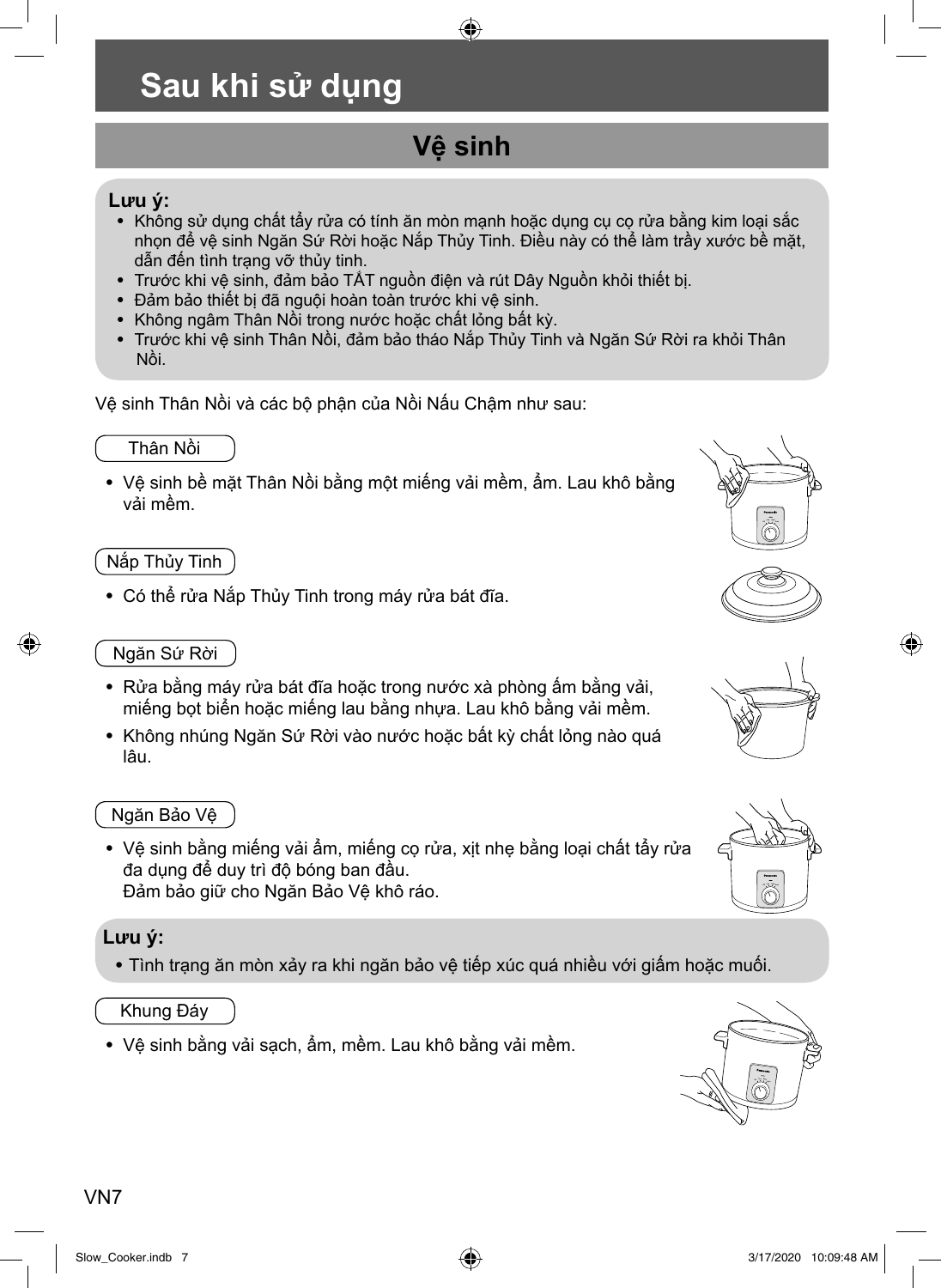# **Thông số kỹ thuật**

| Kiểu Máy                                     |             | NF-N50A<br>(Chỉ áp dụng ở thị<br>trường Việt Nam) | <b>NF-N30A</b>              | <b>NF-N15</b><br>(Chỉ áp dụng ở thị trường<br>Thái Lan & Viêt Nam) |
|----------------------------------------------|-------------|---------------------------------------------------|-----------------------------|--------------------------------------------------------------------|
| Nguồn điện                                   |             | $220 \text{ V} \sim 50 - 60 \text{ Hz}$           |                             |                                                                    |
|                                              | <b>Thập</b> | 155                                               | 120                         |                                                                    |
| Công suất<br>(W)                             | Cao         | 260                                               | 180                         | 110                                                                |
|                                              | Tư đông     | 190 - 260                                         | 140 - 180                   |                                                                    |
| Dung tích Ngăn Sứ (L)                        |             | 5.0                                               | 3.0                         | 1.5                                                                |
| Dung tích nâu ăn (L)                         |             | 4.5                                               | 2.7<br>1.3                  |                                                                    |
| Kích thước (Xấp xỉ)<br>Rông × Dài × Cao (mm) |             | $340 \times 293 \times 279$                       | $290 \times 246 \times 271$ | $231 \times 204 \times 197$                                        |
| Khối lượng (Xấp xỉ)<br>(kg)                  |             | 5.2                                               | 3.6                         | 2.3                                                                |

 $\bigcirc$ 

 $\bigcirc$ 

 $\bigoplus$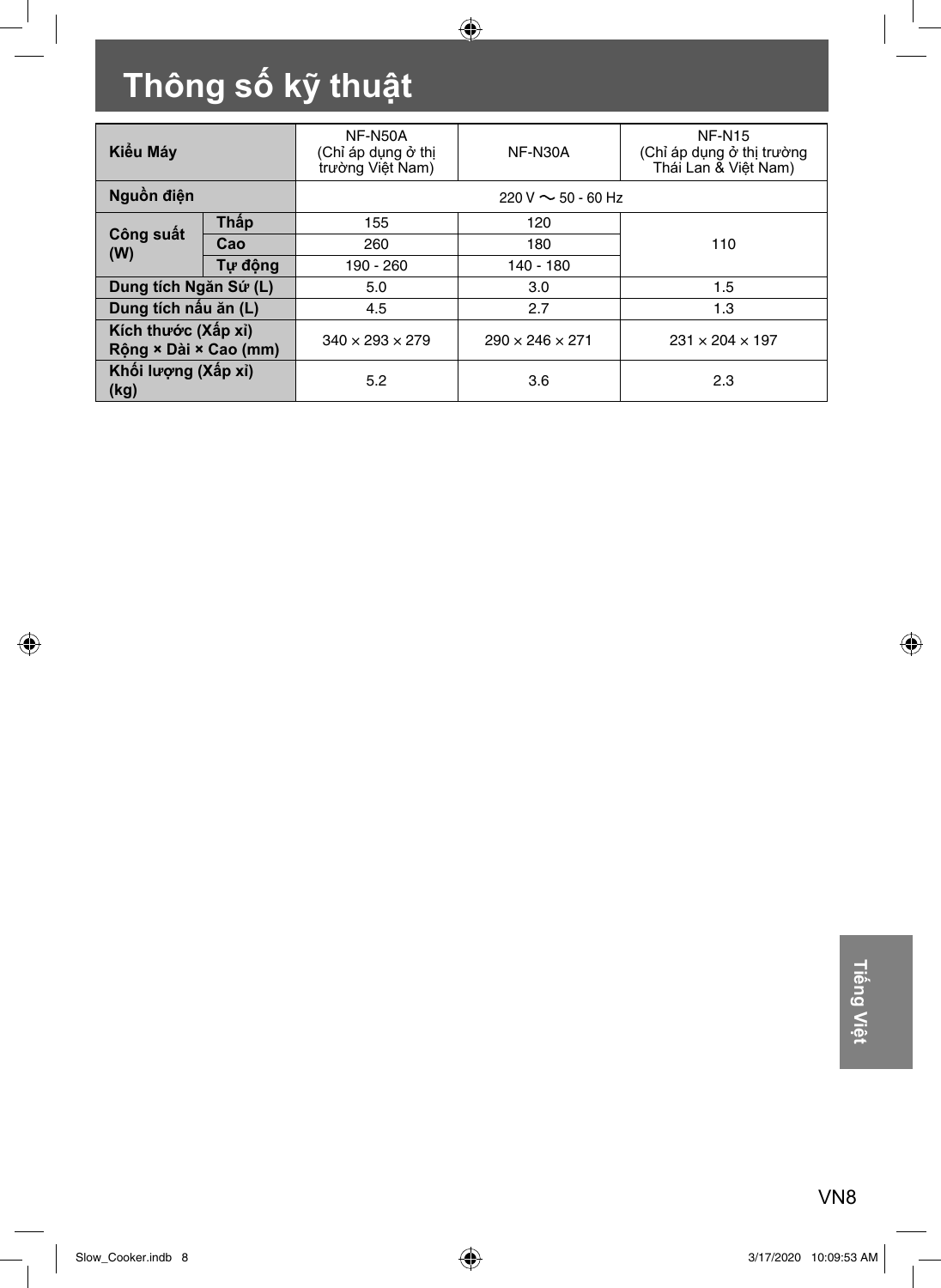### Memo

 $\bigoplus$ 

 $\overline{\phantom{a}}$ 

 $\bigoplus$ 

 $\overline{\phantom{a}}$ 

 $\overline{a}$ 

 $\overline{a}$ 

◈

 $\Big|$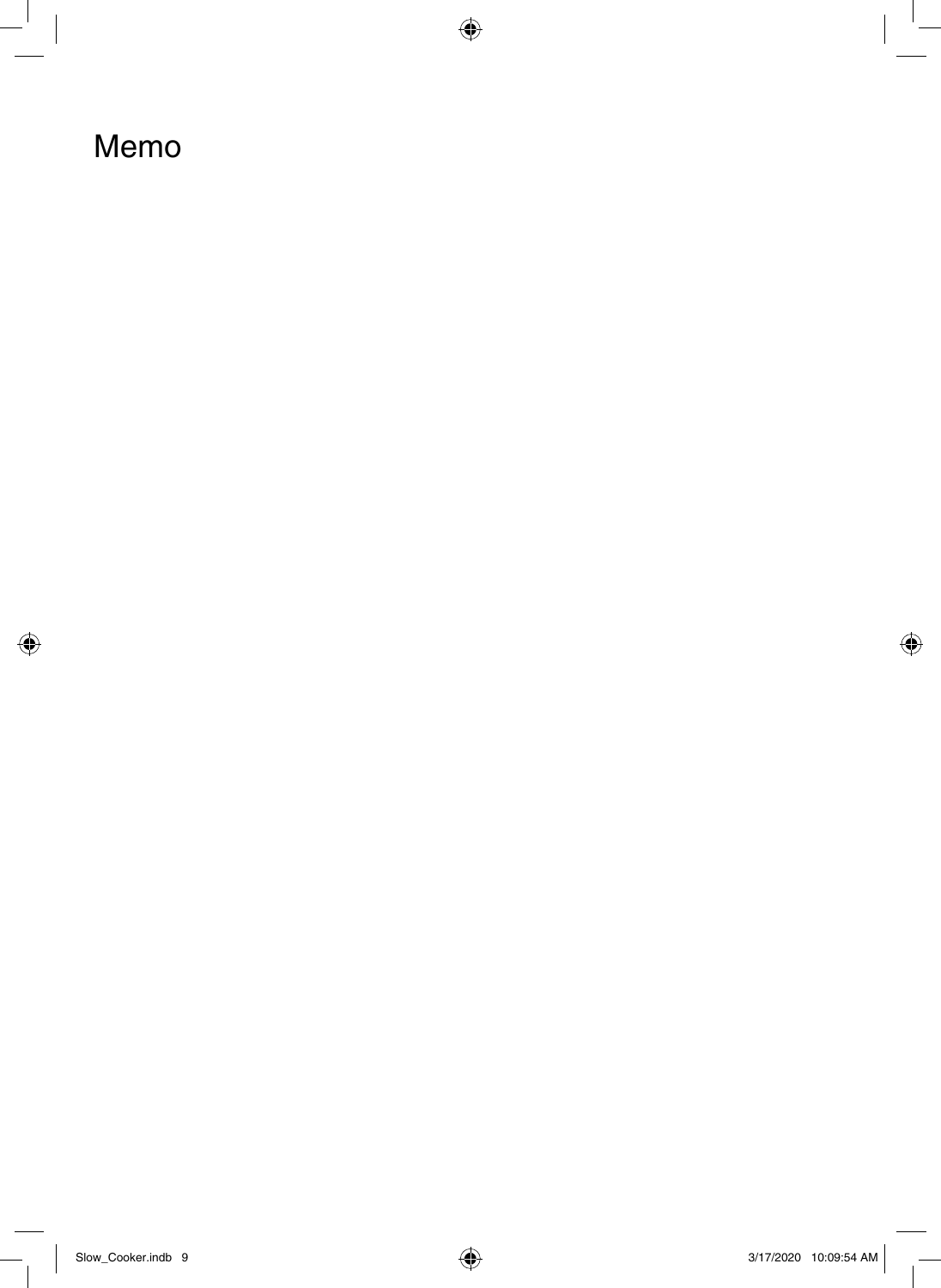## Memo

 $\bigoplus$ 

 $\overline{\phantom{a}}$ 

 $\bigoplus$ 

 $\overline{\phantom{a}}$ 

 $\overline{\phantom{a}}$ 

 $\overline{\overline{\phantom{a}}}$ 

 $\mathbb{I}$ 

◈

 $\begin{array}{c} \hline \end{array}$